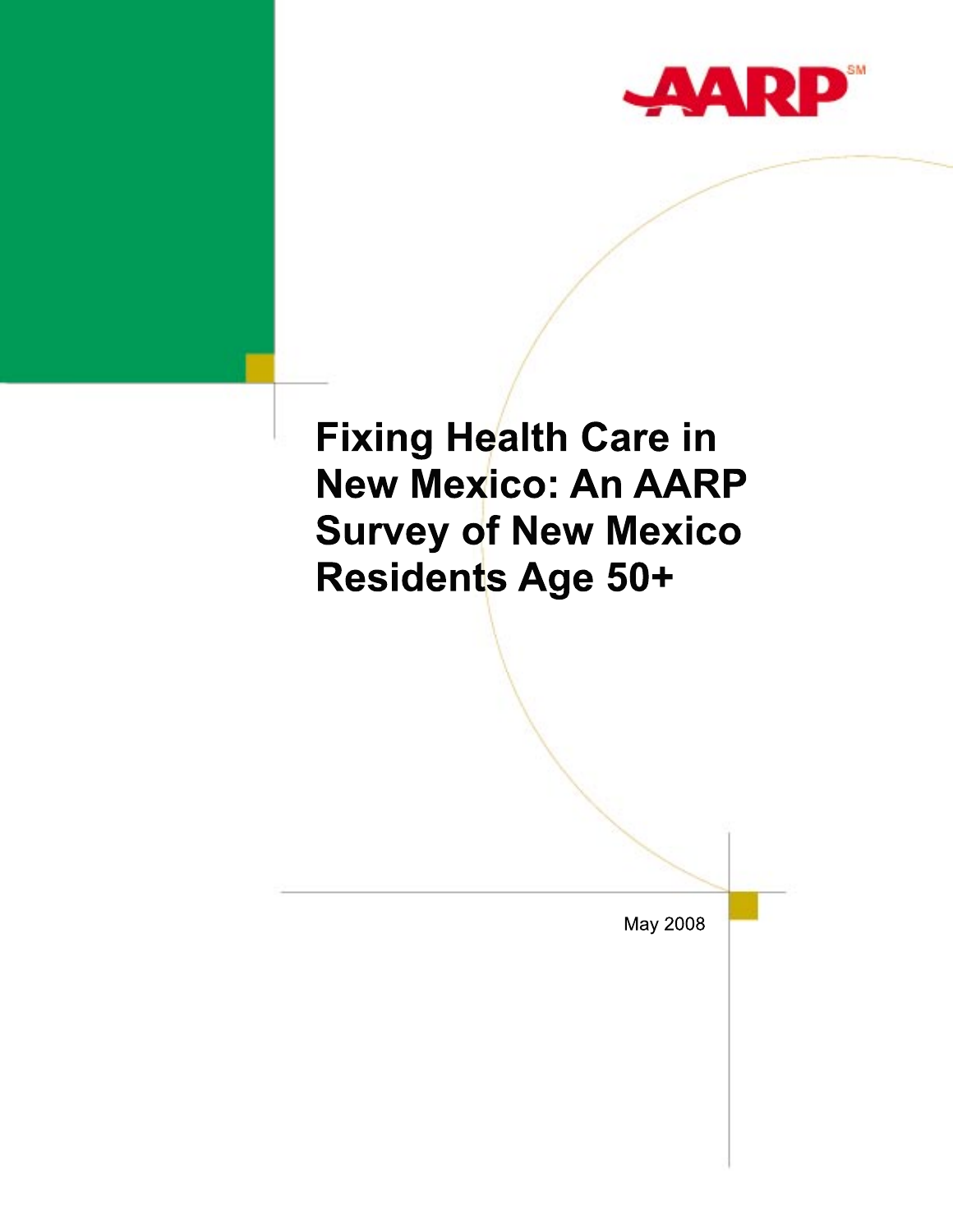

# **Fixing Health Care in New Mexico: An AARP Survey of New Mexico Residents Age 50+**

**Report prepared by: Rebecca Perron and Joanne Binette** 

> **Copyright © 2008 AARP Knowledge Management 601 E Street NW Washington, DC 20049 www.aarp.org/research/**  *Reprint with Permission*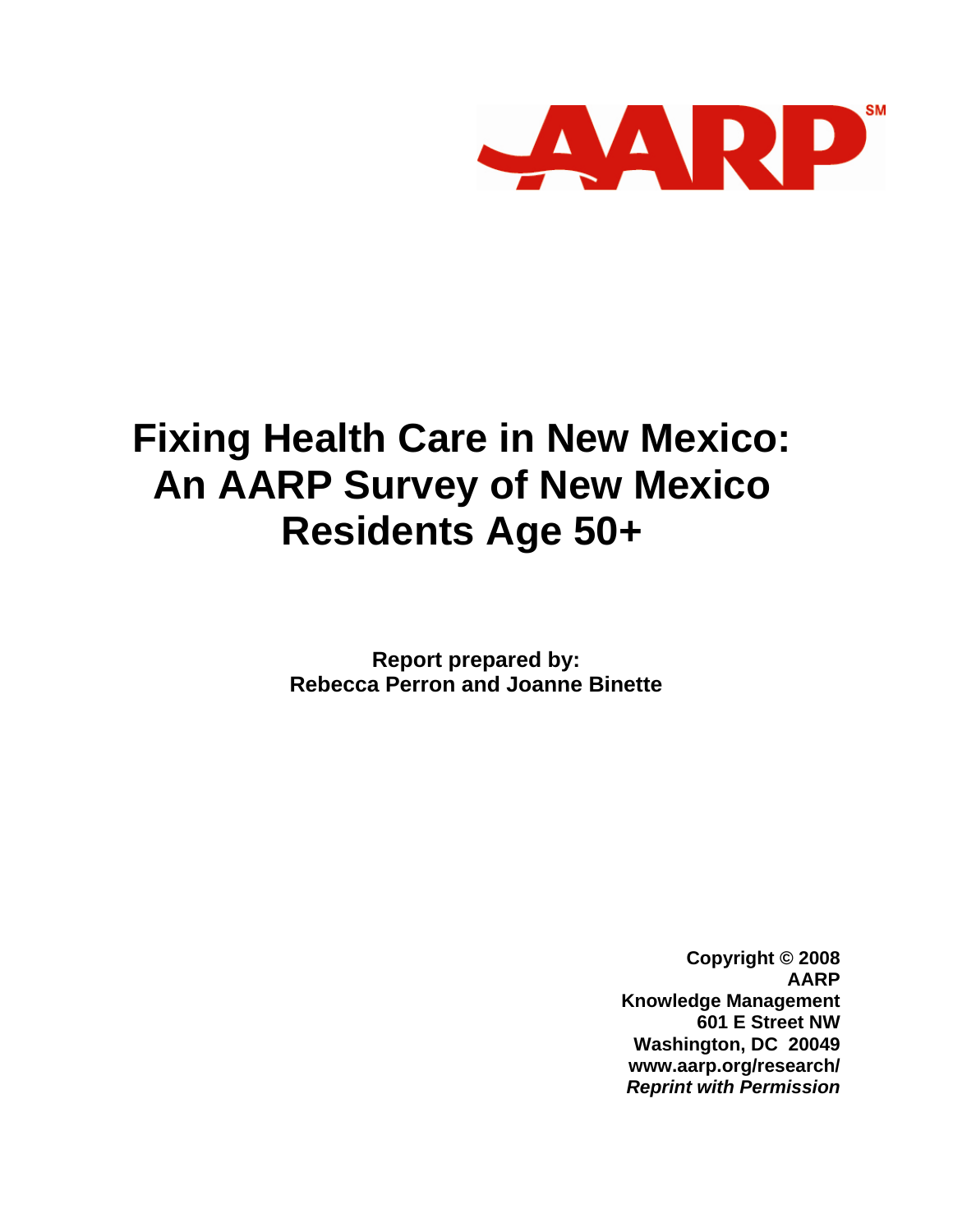AARP is a nonprofit, nonpartisan membership organization that helps people 50+ have independence, choice and control in ways that are beneficial and affordable to them and society as a whole. AARP does not endorse candidates for public office or make contributions to either political campaigns or candidates. We produce *AARP The Magazine*, published bimonthly; *AARP Bulletin*, our monthly newspaper; *AARP Segunda Juventud*, our bimonthly magazine in Spanish and English; *NRTA Live & Learn*, our quarterly newsletter for 50+ educators; and our website, AARP.org. AARP Foundation is an affiliated charity that provides security, protection, and empowerment to older persons in need with support from thousands of volunteers, donors, and sponsors. We have staffed offices in all 50 states, the District of Columbia, Puerto Rico, and the U.S. Virgin Islands.

#### **Acknowledgements**

AARP staff from the New Mexico State Office, State Affairs, and Knowledge Management contributed to the design and implementation of this study. Thanks also go to AARP staff including Michael Donnelly, New Mexico State Office; Brian Elms, State Affairs; Rachelle Cummins, Kate Bridges, Crystal Glover, Darlene Matthews, and Jennifer Leslie, Knowledge Management who assisted with survey design and report preparation. Additional thanks go to Michael Schuster, Office of General Counsel, for his review of the report. Joanne Binette AARP Knowledge Management, managed all aspects of the project. Joanne Binette and Rebecca Perron co-wrote the report. For more information, contact Joanne Binette at (202) 434-6303.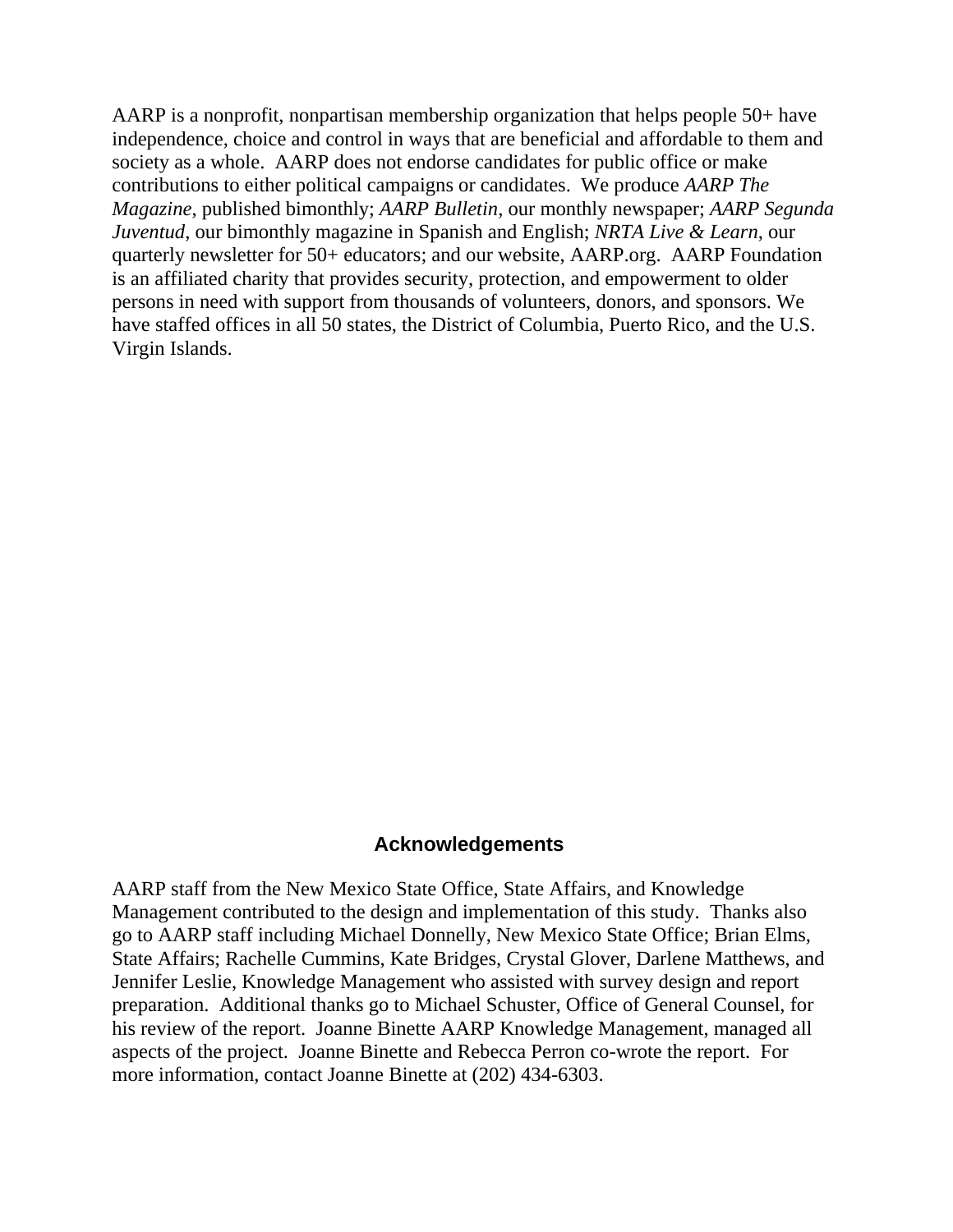# **New Mexico Residents Age 50+ Are Strong Proponents of State Health Care Reform**

Health care reform in New Mexico is at the forefront of many residents' minds. Concerns related to affordability of health care services dominate the issue. Additionally, New Mexicans age 50+ are concerned about the number of uninsured citizens and believe it is important to develop affordable, comprehensive health care for everyone. According to the United States Current Population Survey  $(CPS)$ , fully 27 percent of New Mexico adult residents are without health care insurance,<sup>1</sup> which translates to more than 311,000 residents - more than four times the population of Las Cruces.

AARP New Mexico, in response to its commitment to help ensure health care for all state residents, commissioned this survey to explore the views of those New Mexico residents age 50 and older on the current state of health care in New Mexico, their specific concerns about health care – related matters, and their opinions on prospective state reform. This telephone survey of 801 randomly selected New Mexico residents was conducted between October and November of 2007. This survey finds:

- Access to health care coverage, including coverage for those currently uninsured, is a **priority for New Mexicans.** While 14 percent of respondents were uninsured, 89 percent *strongly* or *somewhat agree* that all residents should have access to health care coverage. To this end, 71 percent indicate that it is *extremely* or *very important* that New Mexico reduce the number of residents without health care coverage and 85 percent believe that it is *extremely* or *very important* that individuals are allowed to buy health care coverage regardless of age or health condition.
- **New Mexico residents are concerned about affordability of health care services and coverage.** Eight in ten older New Mexicans indicate that it is *extremely* or *very important* that New Mexico make health care coverage more affordable for all residents. Additionally, the most prevalent concerns related to health care are having to pay more for health care (40% *extremely* or *very worried*) and not being able to pay for health care in the event of a major illness or injury (37% *extremely* or *very worried*).
- **New Mexico's older adults recognize a need for health care reform, shared by all citizens.** More than four in 10 respondents (41%) are *strongly* or *somewhat opposed* to maintaining the current health care system in the state. Additionally, between 70 and 80 percent of older New Mexicans believe that responsibility for accessible and affordable health care coverage should be shared by employers, workers, individuals, the government, insurance companies, and health care providers.

AARP recommends that New Mexico policymakers carefully consider the findings in this study. Most survey respondents age 50+ are concerned about access to and cost of health care services and providers and would be more likely to vote for a candidate who supports these issues. Additionally, survey respondents indicate that affordability and expansion of health care coverage should be priorities of both the Governor and state legislature.

*Fixing Health Care in New Mexico: A Survey of New Mexico Residents Age 50+* 1

 1 Unites State Census Bureau Current Population Survey. March 2006-2007.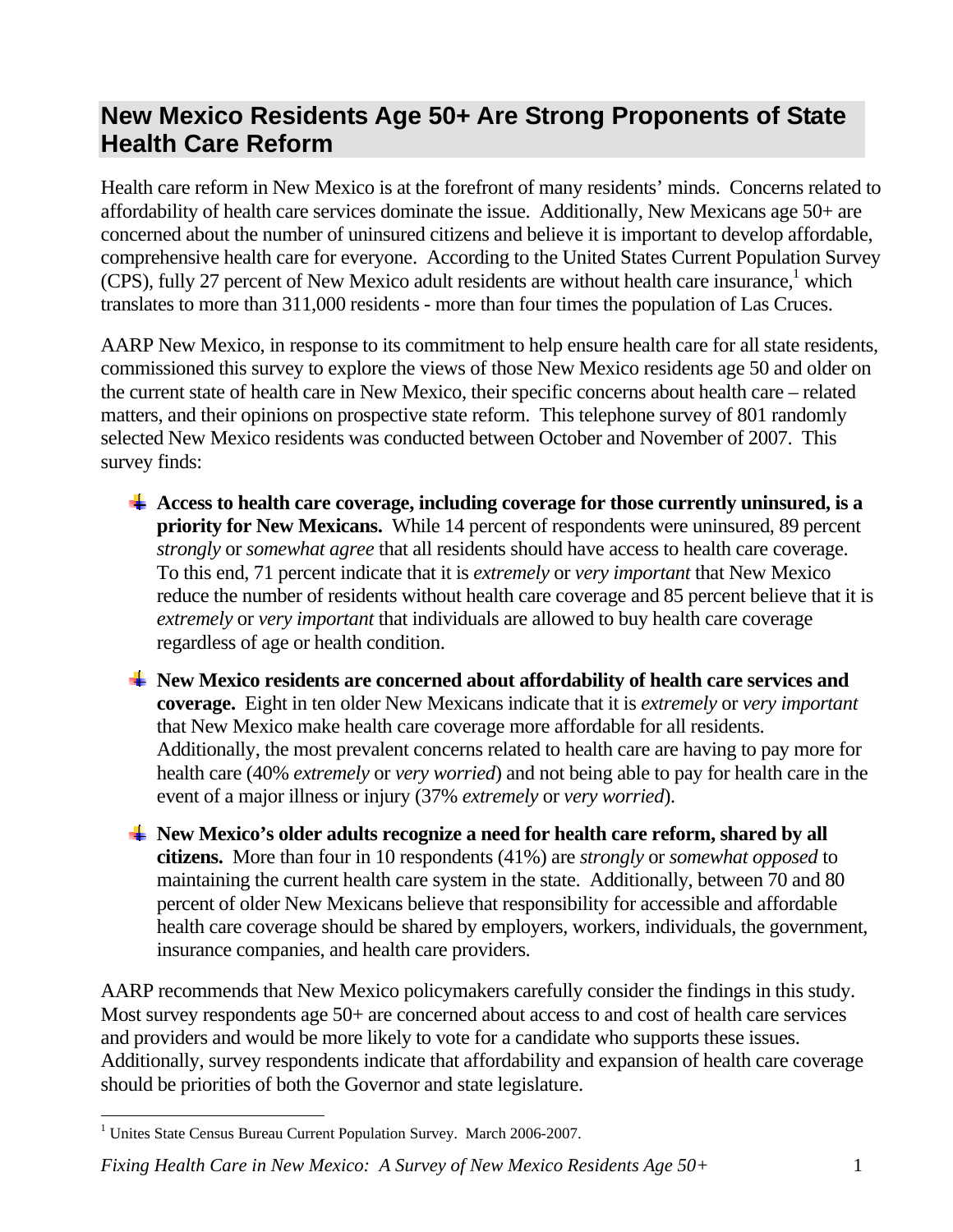# **Detailed Findings**

Seven in ten New Mexico residents age 50+ believe it is extremely or very important for New Mexico to reduce the number of residents without health care coverage.



# **How Important is It for New Mexico to Reduce the Number of Residents Without Health Care Coverage?**

\* Percentages may not sum to 100 due to rounding effects.

- $\frac{1}{\sqrt{2}}$  Female survey respondents are significantly more likely to answer that insuring all New Mexicans is somewhat or extremely important. Specifically, 77 percent of females, compared to 64 percent of males believe expanding insurance coverage is extremely or somewhat important.
- $\div$  Younger survey respondents are more likely than their older counterparts to say that reducing the number of uninsured residents is important (50-64: 76%; 65+: 65%).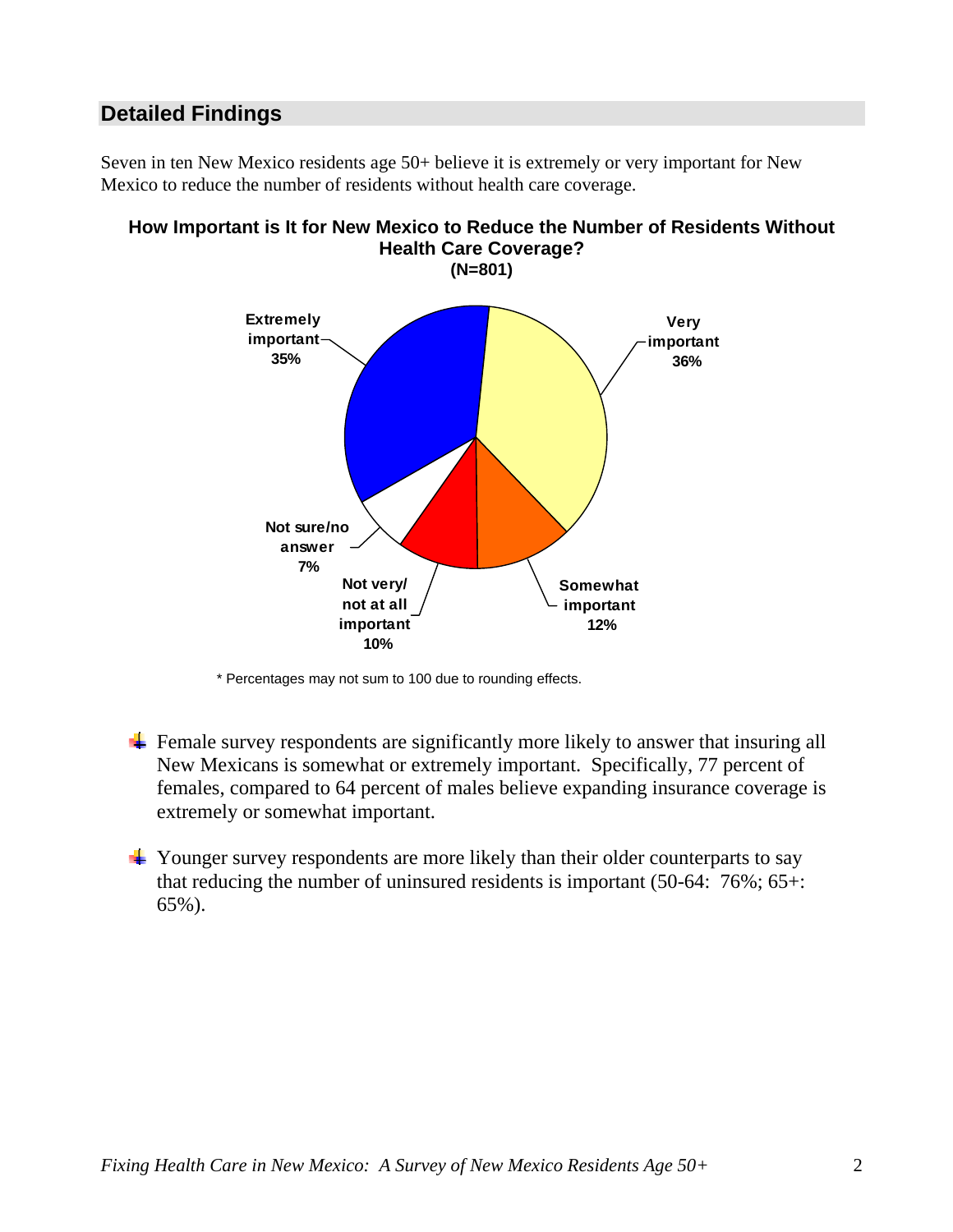Older New Mexico residents indicate that it is very important that all residents are allowed to purchase health care coverage, regardless of age or other pre-existing conditions. More than eight i 10 (85%) indicate that it is extremely or very important that purchase of health care coverage be open to all residents.



**How Important is It That Individuals Are Allowed to Buy Health Care Coverage Regardless of Age or Health Condition?** 

\* Percentages may not sum to 100 due to rounding effects.

 $\frac{1}{2}$ Younger respondents were more likely to say that allowing individuals to buy health care coverage, regardless of age or health status is extremely or very important (Ages 50-64: 91%; Age 65+: 78%).

Almost three-fourths of older New Mexico residents age 50+ strongly agree that all residents should have access to health care coverage. Together with those who somewhat agree, almost nine in 10 (89%) believe in wider access to coverage.

## **How Strongly Do You Agree or Disagree that All Residents Should Have Access to Health Care Coverage? (N=801) Neither agree nor disagree 3% Somewhat agree 14% Strongly agree 74% Somewhat/strongly disagree 6%**

\* Percentages may not sum to 100 due to rounding effects.

÷ Those respondents who self-identify as conservative in their political views are less likely to agree than moderate and liberal respondents (Conservative: 81%; Moderate: 93%; Liberal: 96%).

**Not sure/no answer 2%**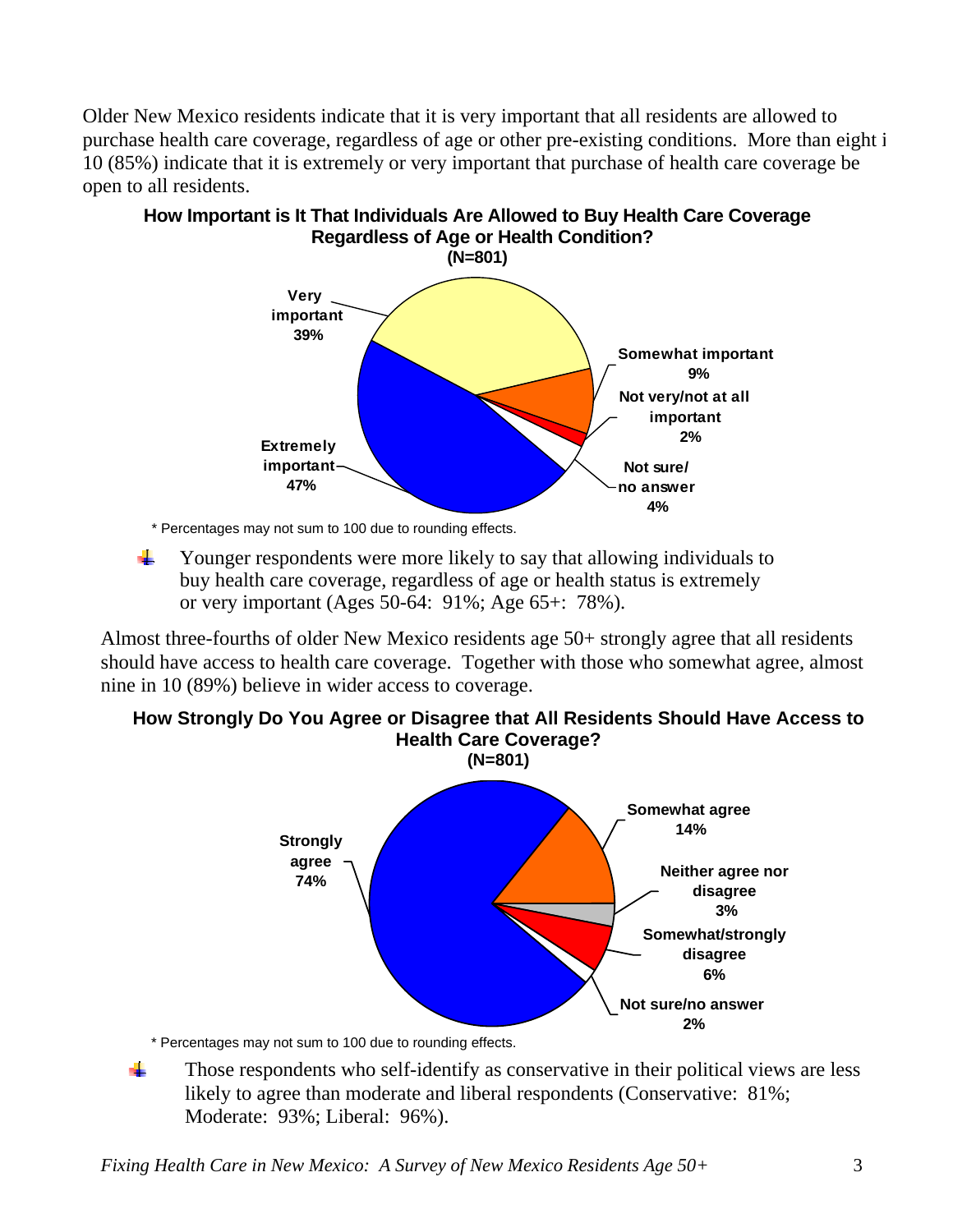Almost half of New Mexico residents age 50+ believes that is it is extremely important for the state to make health care coverage more affordable for all residents. An additional 31 percent believe it is very important to do so.



\* Percentages may not sum to 100 due to rounding effects.

- $\perp$  Males are less likely than females to indicate that it is extremely or very important for New Mexico to make health care coverage more affordable (Males: 73%; Females: 85%).
- $\overline{\text{H}}$  Respondents who identify as Republican are far less likely to report that affordable health care coverage is important than those with Democrat or Independent party affiliation (Republican: 64%; Independent: 81%; Democrat: 90%).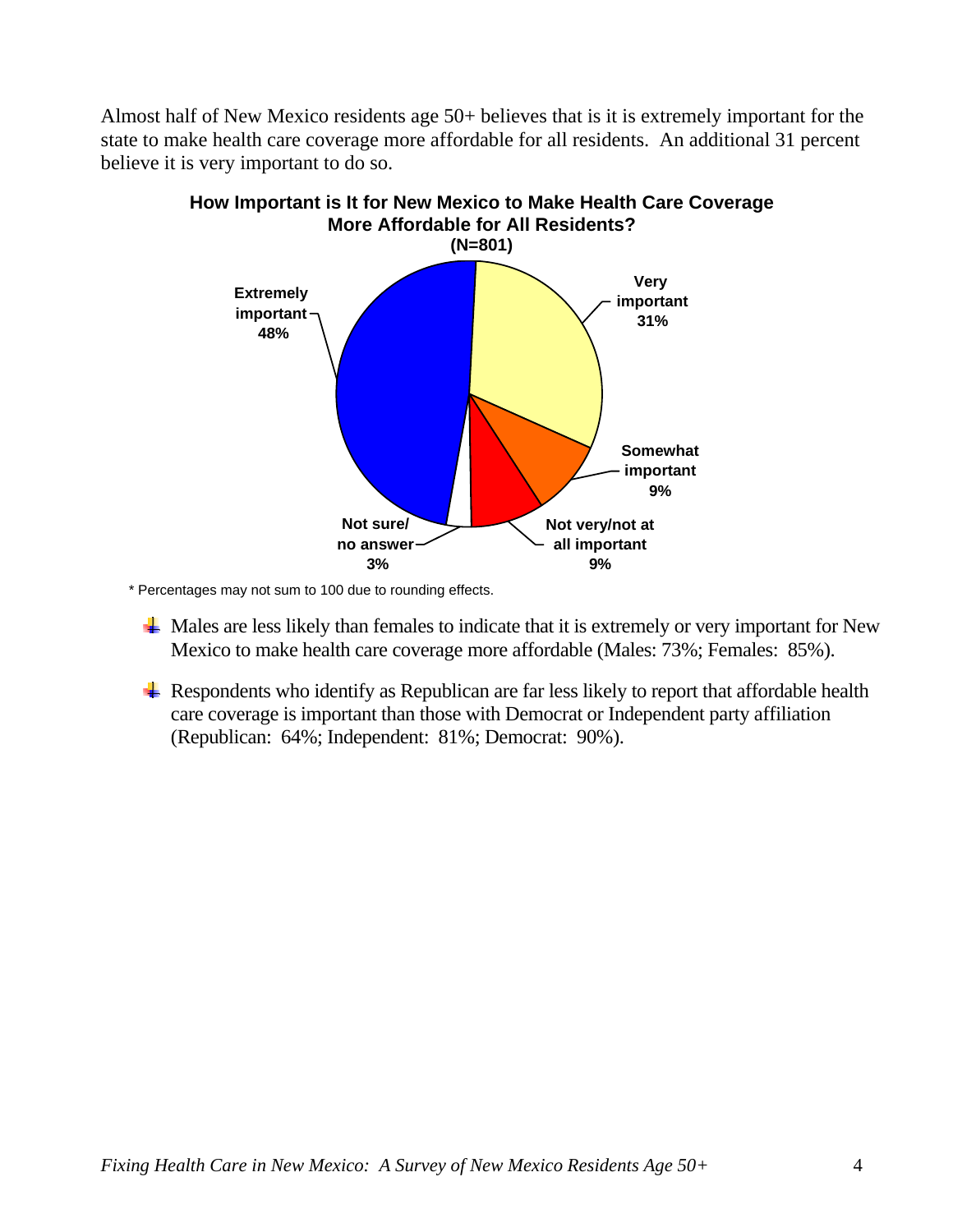New Mexico respondents indicate that health care coverage costs should be distributed across multiple sources. More than eight in 10 respondents (81%) strongly or somewhat agree that employers should contribute to affordable health care coverage. A similar proportion believes that workers, individuals, the government, and insurance companies should contribute.

# **Who Should Contribute So that Everyone Can Have Access to Quality, Affordable Health Care Coverage?**



\*Responses equal less than 5%.

\*\* Percentages may not sum to 100 due to the accounting of Missing/No Answer response.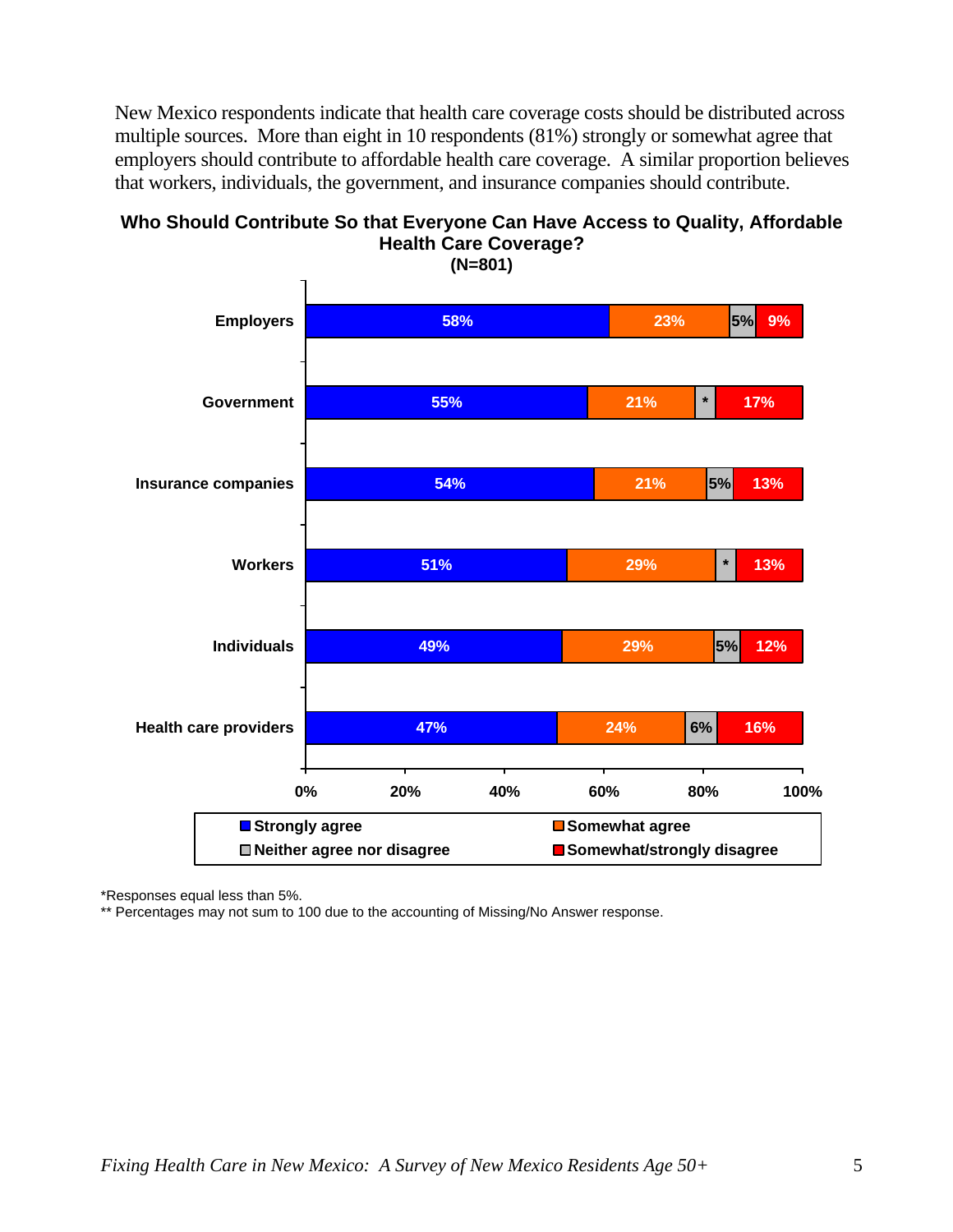Respondents were queried about possible health care reforms for the state. Simply expanding benefits under current programs to encompass more low-income individuals is by far the most popular option; three-quarters strongly or somewhat support this option. Six in ten New Mexicans age 50+ strongly or somewhat support the establishment of a commission that would streamline all state health care benefits and programs into one commission, followed by maintaining the current system, and developing what would in essence create state health care for all.

#### **How Strongly Do You Support or Oppose the Following Health Care Reform Options for New Mexico?**



**(N=801)** 

\*Responses equal less than 5%.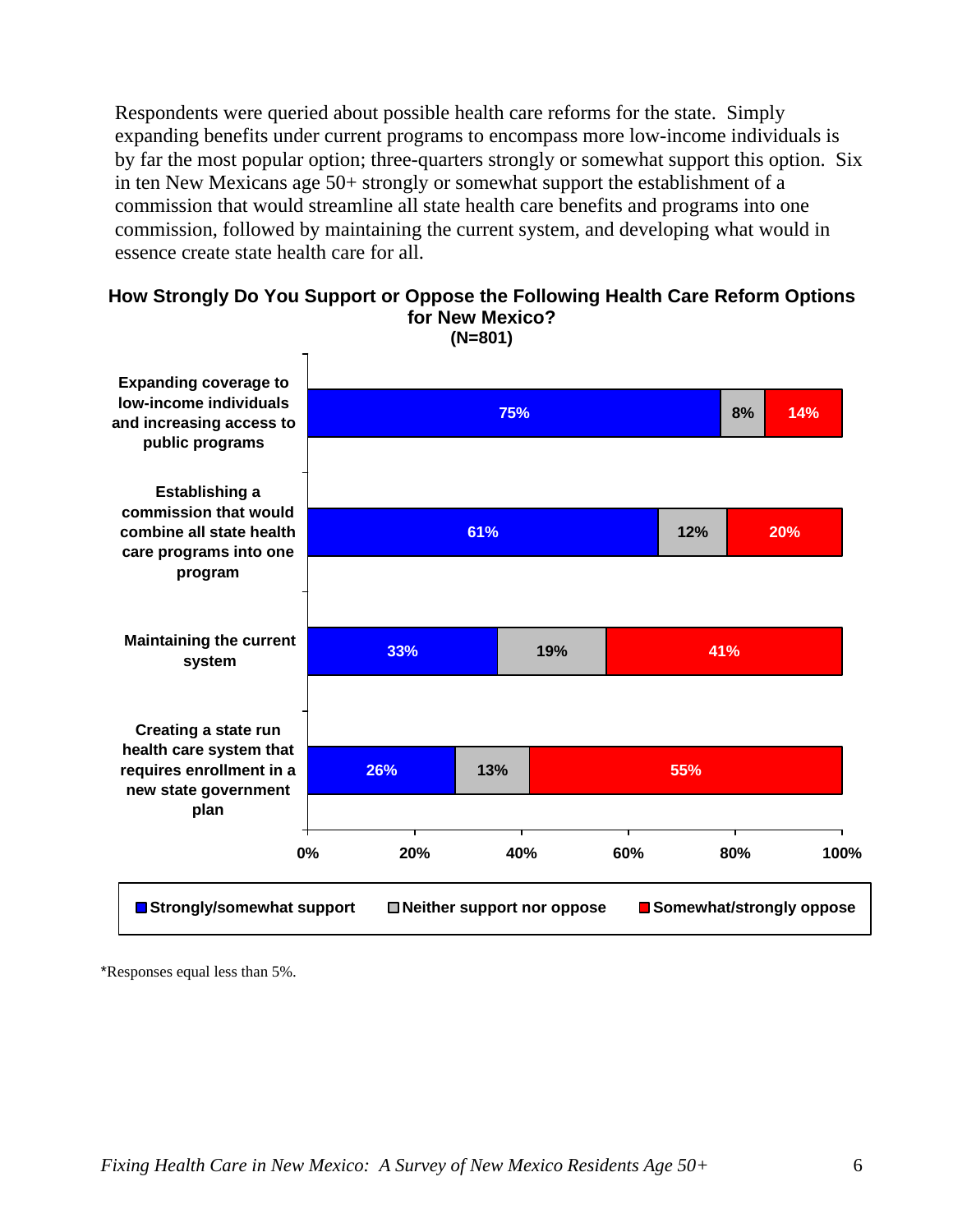When asked about health care-related concerns, older New Mexico residents are most concerned about issues related to cost and affordability. The top two worries were: having to pay more for health care and not being able to pay for health care in the event of a major illness or injury. Respondents were less worried about finding a health care provider that is conveniently located or finding a provider that accepts their insurance.



## **How Worried Are You About Each of the Following? (N=801)**

**\***Responses equal less than 5%.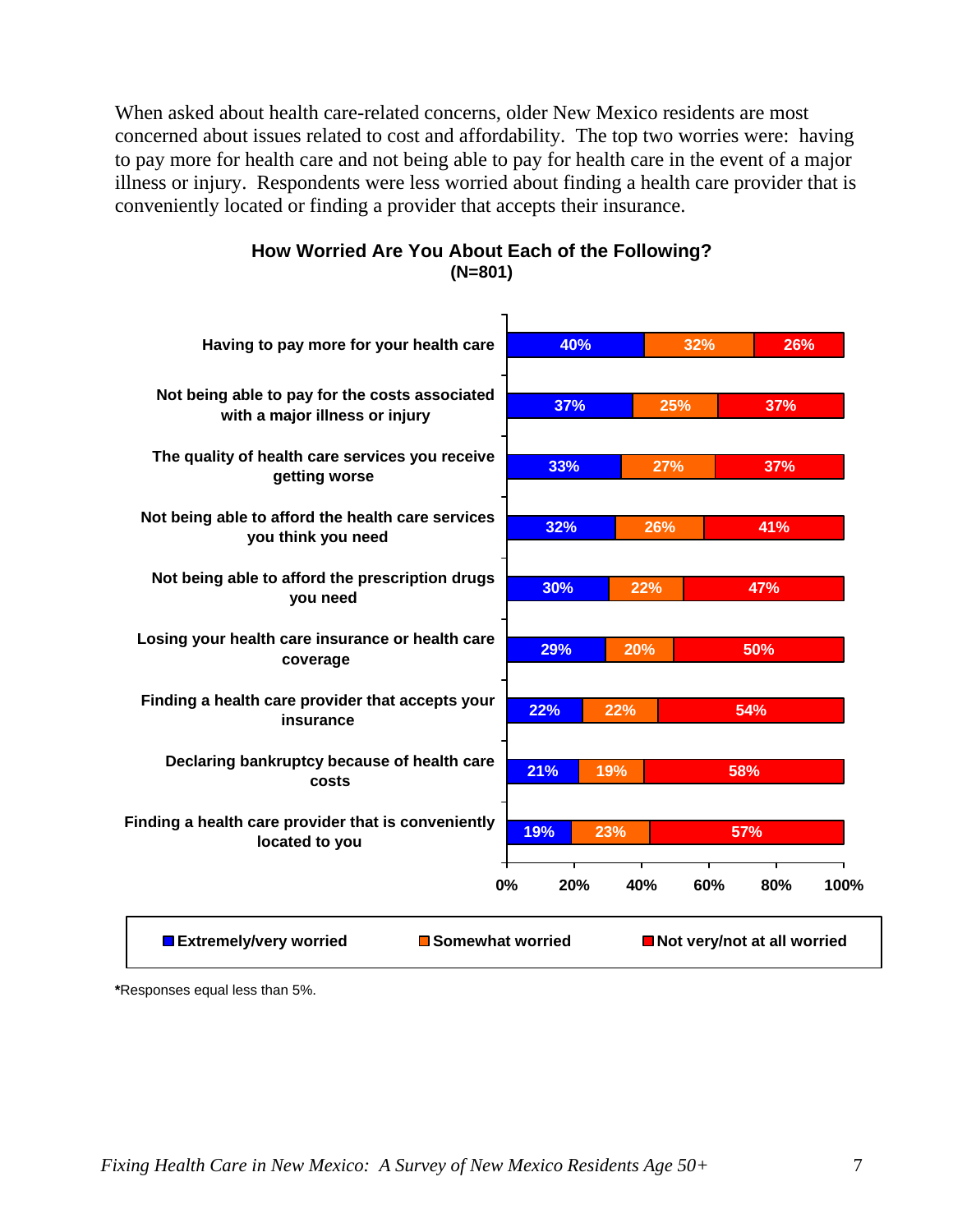Similar to the health care-related issues that New Mexicans age 50+ are worried about, when asked what single health care-related issue the Governor and State Legislature should work on, the top two choices are related to cost. The top issue is ensuring affordable health care coverage, followed by expanding coverage for the uninsured.



**What Health Care Issue Should the Governor and State Legislature Work on in 2007-2008?** 

*Fixing Health Care in New Mexico: A Survey of New Mexico Residents Age 50+* 8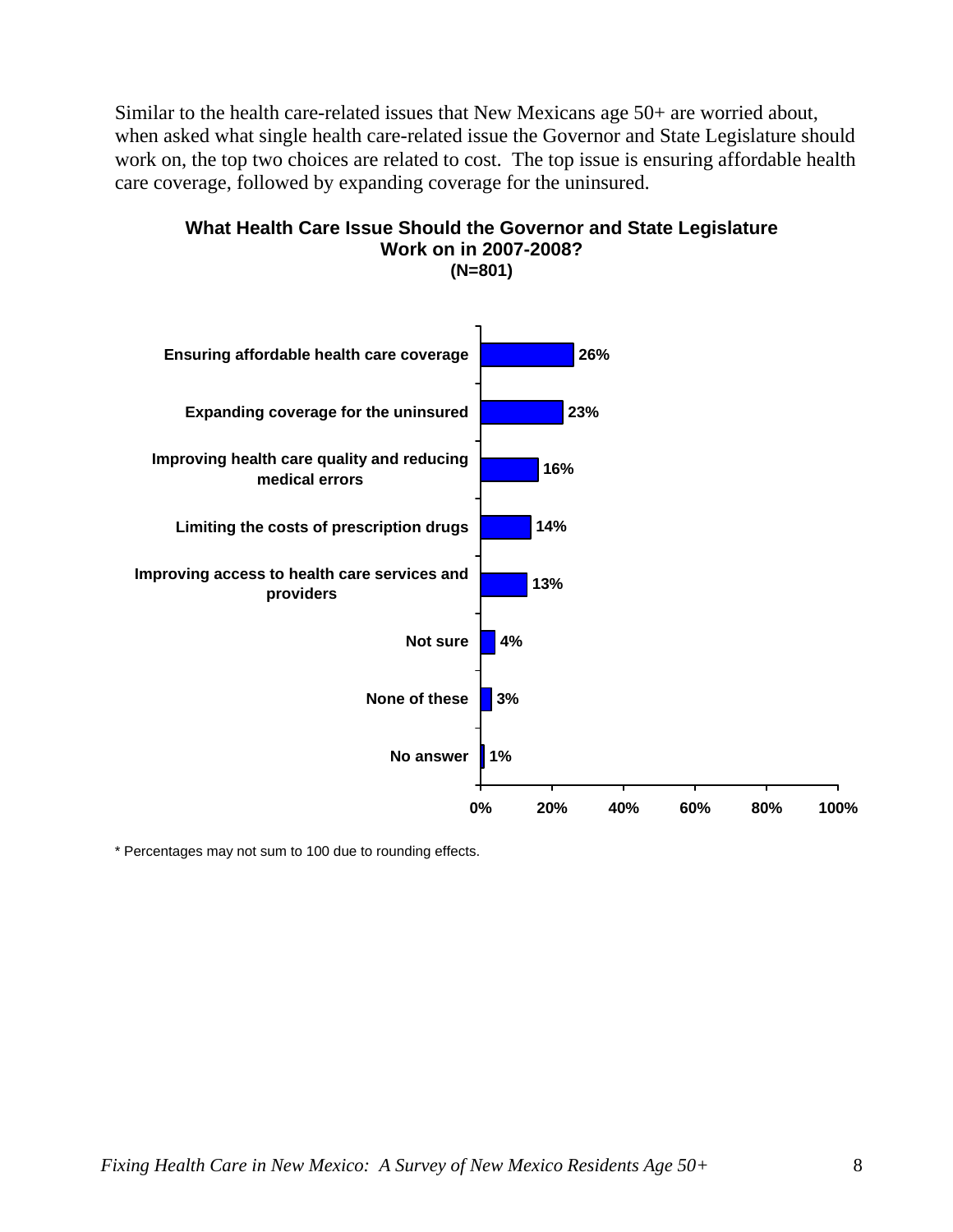While 45 percent of respondents say they would be more likely to vote for a candidate who supports giving the same health care coverage to all residents, only 16 percent say they would be less likely and 28 percent say it would make no difference in how they vote.



# **What is Your Likelihood of Voting for A Candidate Who Supports Giving Health Care Coverage to All New Mexico Residents?**

\*Percentages may not sum to 100 due to rounding effects.

- $\overline{\phantom{a}^+}$  Younger respondents say that they are more likely to vote for a candidate that is supportive of wider health care access for all residents than older respondents (50-64: 54%; 65+: 33%).
- Almost three-fourths  $(72%)$  of liberal respondents say they would be more likely to vote for a candidate who supports expanding access to health care, compared to just over half of independent respondents (53%) and only 33 percent of conservative respondents.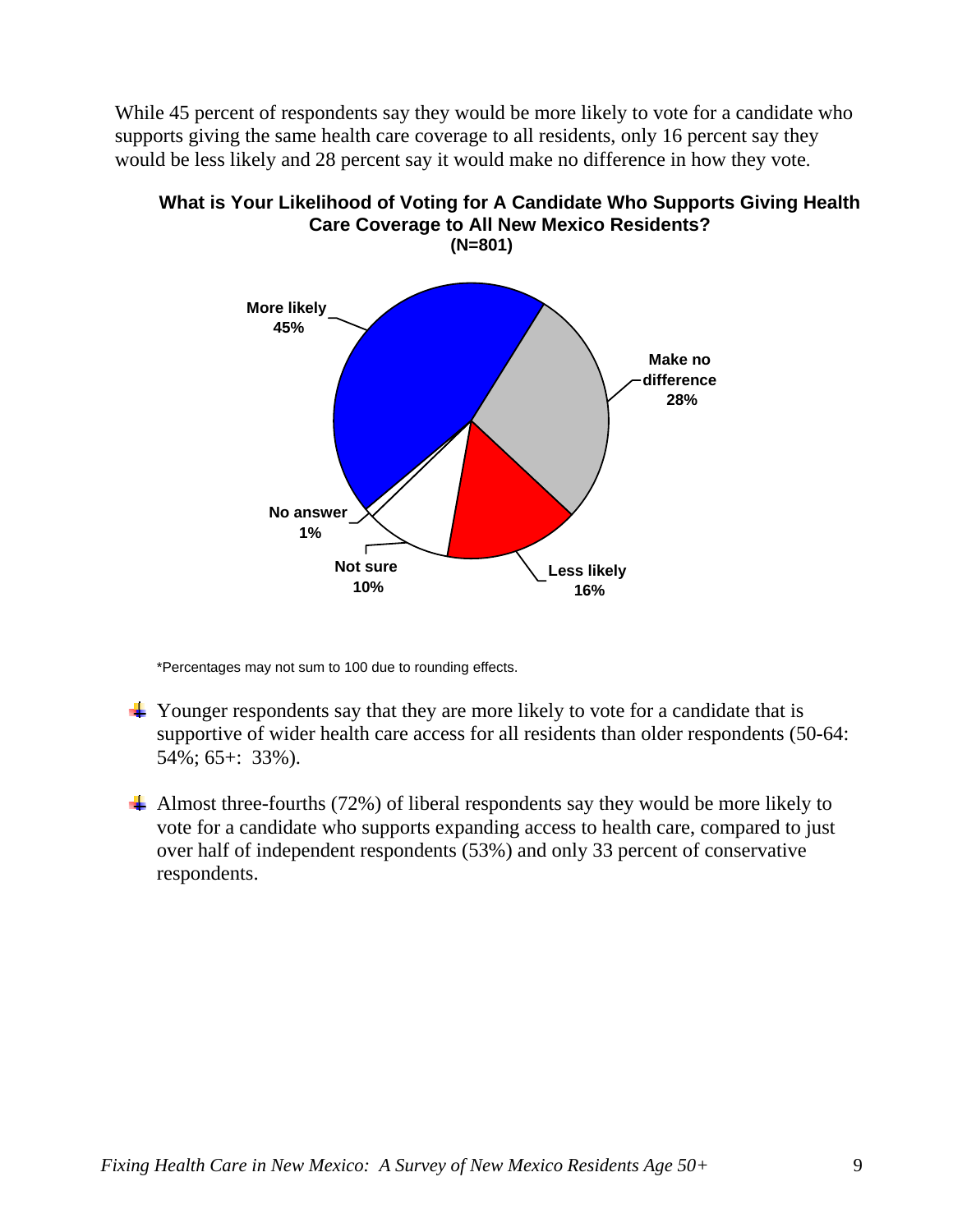# **Health Care Profile of New Mexico Residents age 50+**

In this study, 14 percent of adults age 50+ are without health care insurance. Of those who are insured, Medicare is the most common insurance, followed by employer insurance, and individual insurance policies.



## **Health Care Coverage for New Mexico Residents Age 50+ (n=685, those with health care coverage)**

\* Percentages may not sum to 100 due to rounding effects.

Almost one-half of New Mexico residents age 50 and older say that their health is excellent or very good, while only 22 percent say their health is fair or poor.



\* Percentages may not sum to 100 due to rounding effects.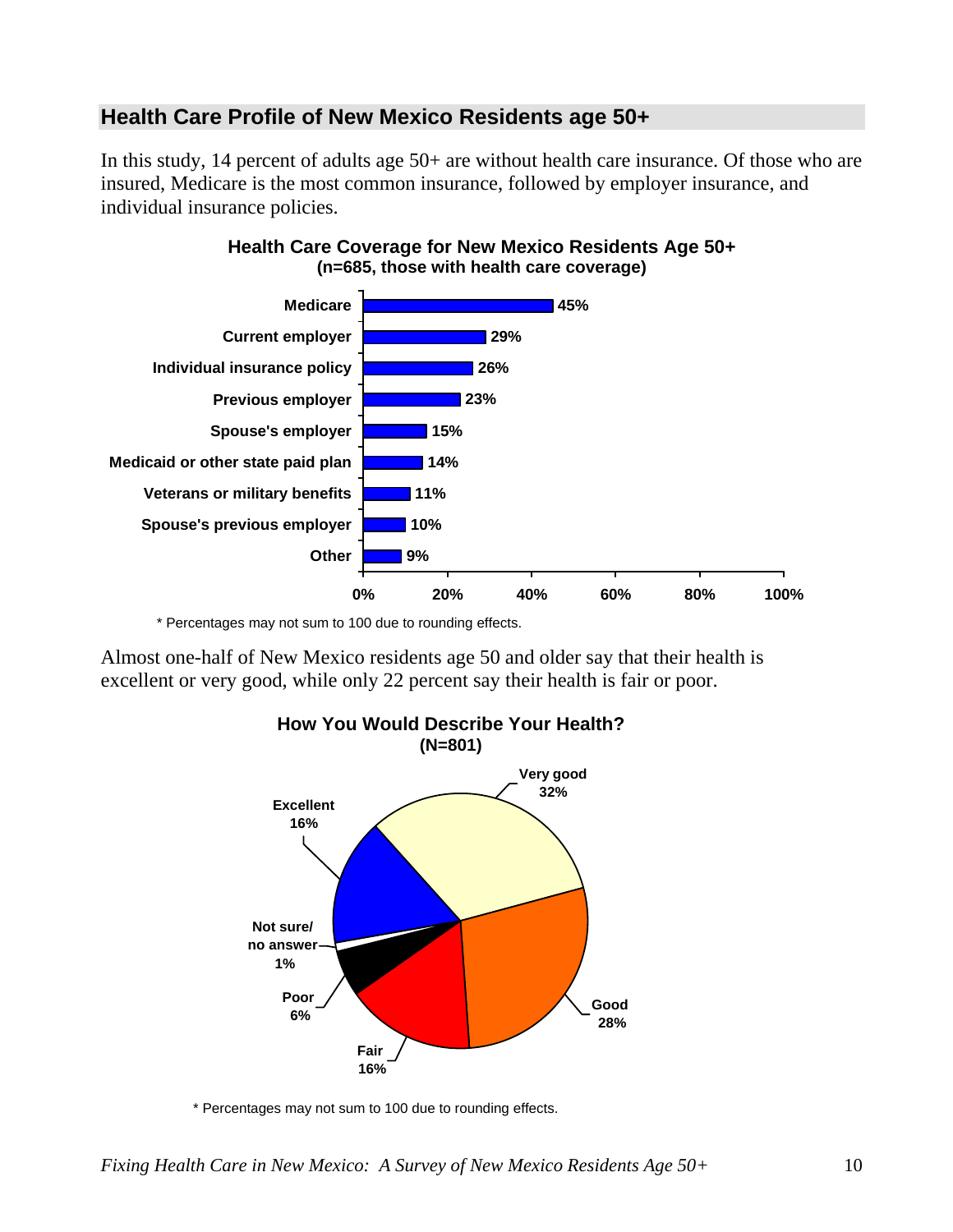# **Respondent Demographics (N = 801)**



\* Percentages may not sum to 100 due to rounding effects, as well as the accounting of  *Not Sure* and *No Answer* responses.

*Fixing Health Care in New Mexico: A Survey of New Mexico Residents Age 50+* 11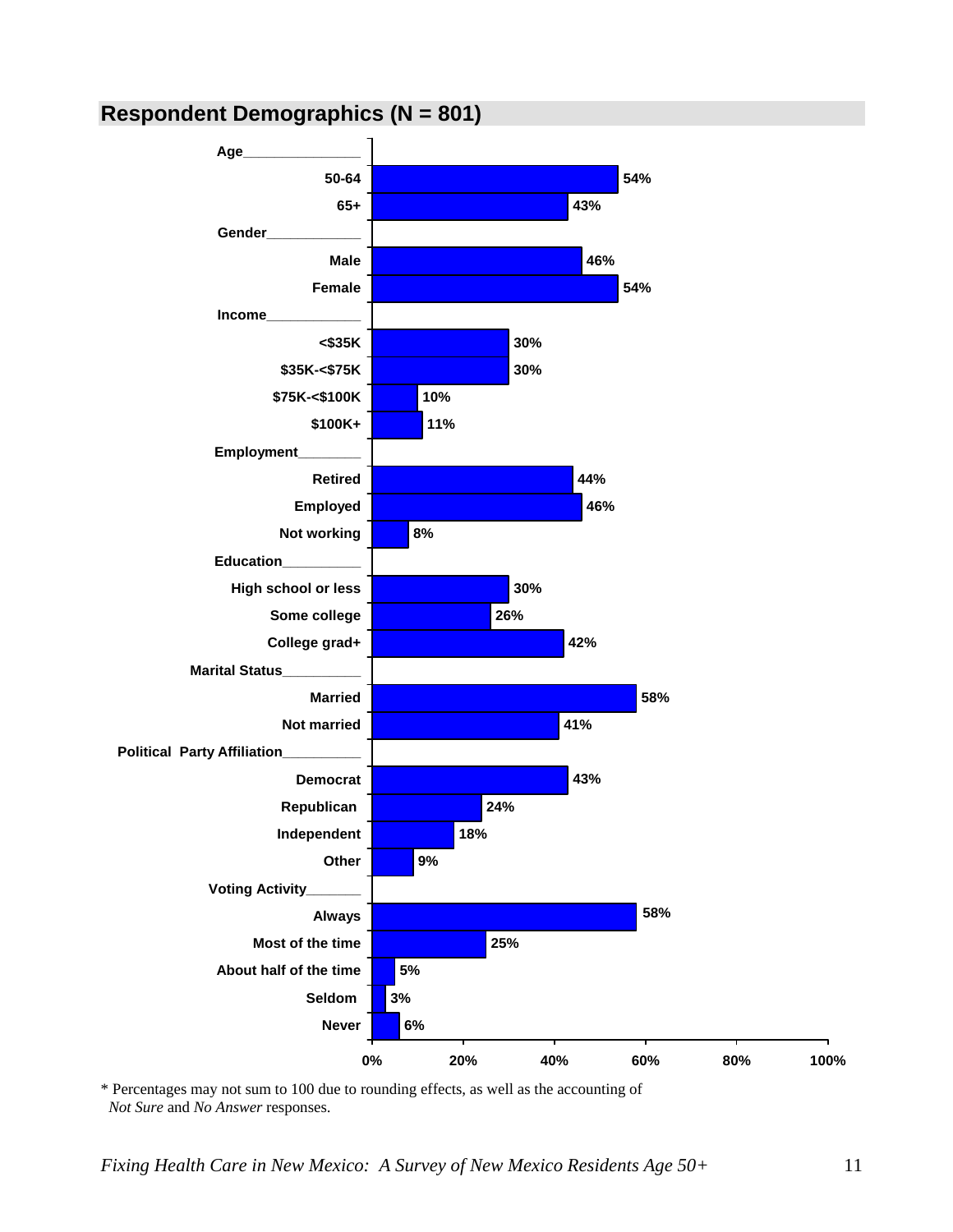# **Methodology**

 $\overline{a}$ 

AARP commissioned Alan Newman Research to conduct a telephone survey of New Mexico residents age 50 years and older. This survey was conducted October 29 – November 15, 2007, and a total of 801 interviews were completed.<sup>3</sup> The sample was generated using a random digit dialing process.

Survey responses were weighted to reflect the actual distribution of age and gender for the population of residents over age 50 in New Mexico. Weighted responses to all survey questions are in the attached annotated questionnaire. Throughout the report, statistics representing responses are reported in percentage. Percentages may not add up to 100 due to rounding effects.

 $3$  The cooperation rate was 22% and the response rate was 18%. A sample of this size has a sampling error of 3.5 percent. This means that 95 out of 100 samples of this size, the results obtained in the sample would be within +/- 3.5 percentage points of the results obtained had everyone in New Mexico age 50+ been interviewed.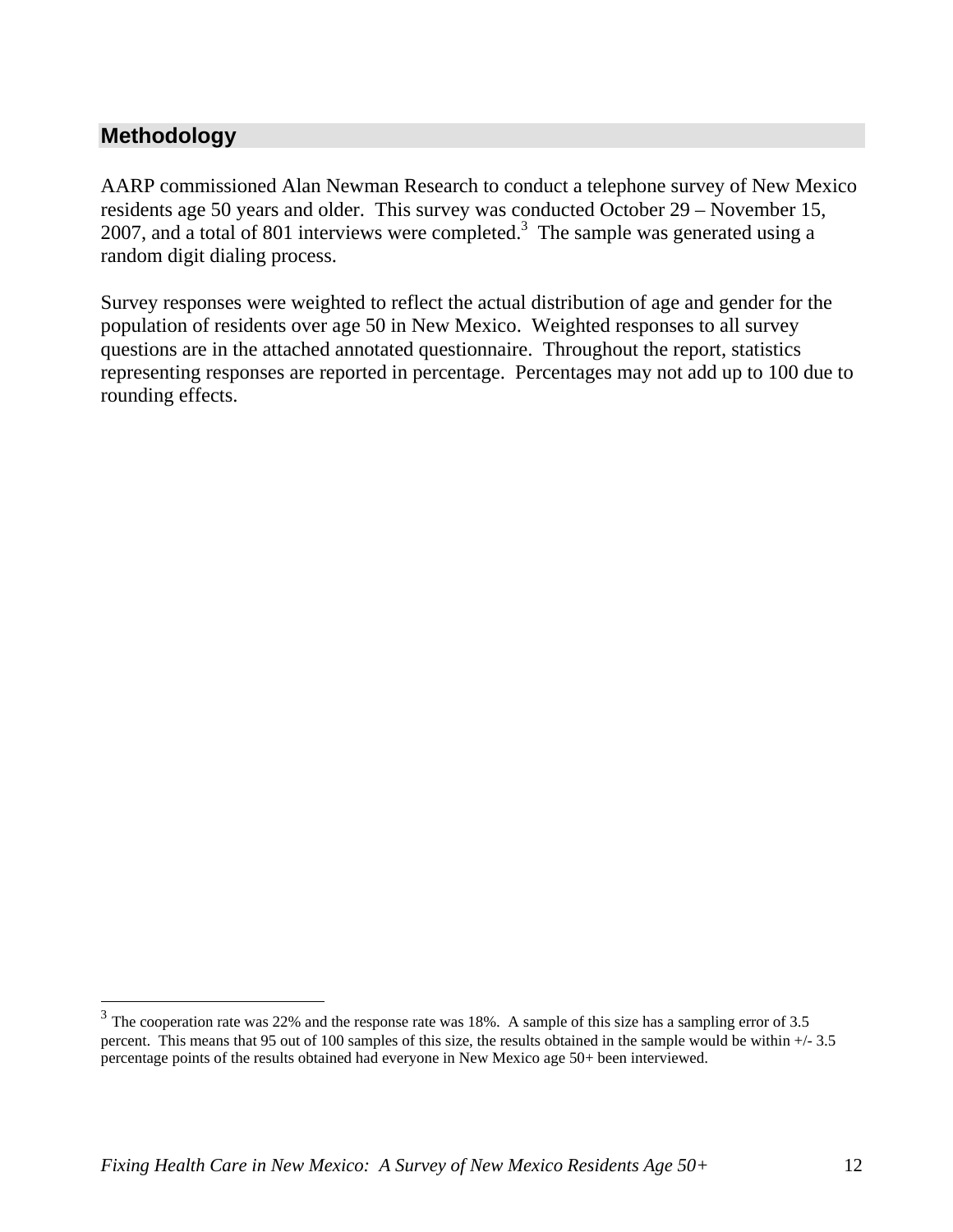# **Annotated Questionnaire**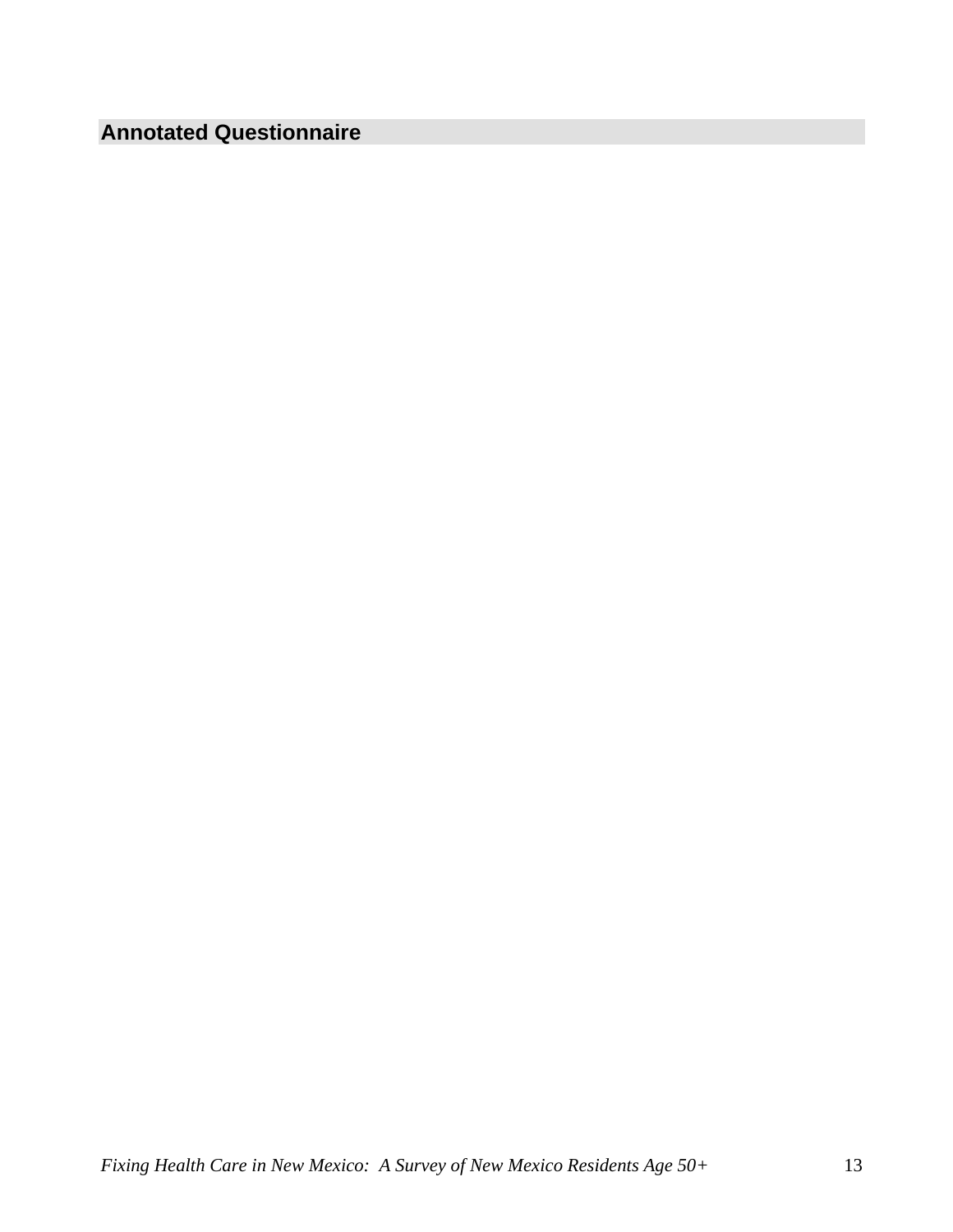# **New Mexico Health Care Reform Survey N=801 Residents 50+ ; Sampling Error= +/- 3.5%**

|                                               | <b>FIELD USE ONLY</b>                   |                                                                                               |
|-----------------------------------------------|-----------------------------------------|-----------------------------------------------------------------------------------------------|
| Date:<br>Interviewer:                         | Supervisor:<br>Editor:                  | O#:                                                                                           |
| <b>Start Time:</b><br>End Time:<br># Minutes: | Completed:<br>Terminated:<br>Validated: | <b>AARP – New Mexico Health Care</b><br>Reform Survey-October 2007<br><b>WEIGHTED RESULTS</b> |
| Telephone #: 0                                |                                         |                                                                                               |

## **QUOTAS**

# **800 Completes Among New Mexico Residents Age 50+ RDD**

## **Introduction**

Hello, my name is F m calling on behalf of Alan Newman Research, a national opinion research firm. Tonight we are calling New Mexico residents to find out their opinions on healthcare.

It is important to us that you know we are NOT telemarketers. This is NOT a sales call and you will NOT be asked to buy anything either now or later. Your views are important and we would greatly appreciate your participation. The survey should only take a few minutes of your time.

**S1. In order to save time and ensure I only ask you questions relevant to someone in your age group, could you tell me whether you are age 18 to 34, 35 to 49, 50 to 64, or are you 65 or older?** 

- 1)  $18 34$   $\rightarrow$  [ASK TO SPEAK W/SOMEONE IN HH 50+, IF NONE, TERM.]
- 2)  $35 49 \rightarrow$  [ASK TO SPEAK W/SOMEONE IN HH 50+, IF NONE, TERM.]
- 3)  $50 64$
- 4)  $65+$
- 5) DON'T KNOW / NOT SURE  $\rightarrow$  [TERMINATE]
- 6) REFUSED  $\rightarrow$  [TERMINATE]

## **Main Questionnaire**

**1. Do you have any kind of health care coverage, including health insurance or government plans such as Medicare or Medicaid?** 

- % n=801
- 86 Yes
- 14 No **[SKIP TO Q4]**
- <1 Not sure **[SKIP TO Q4]** [DO NOT READ]
- <1 Refused **[SKIP TO Q4]** [DO NOT READ]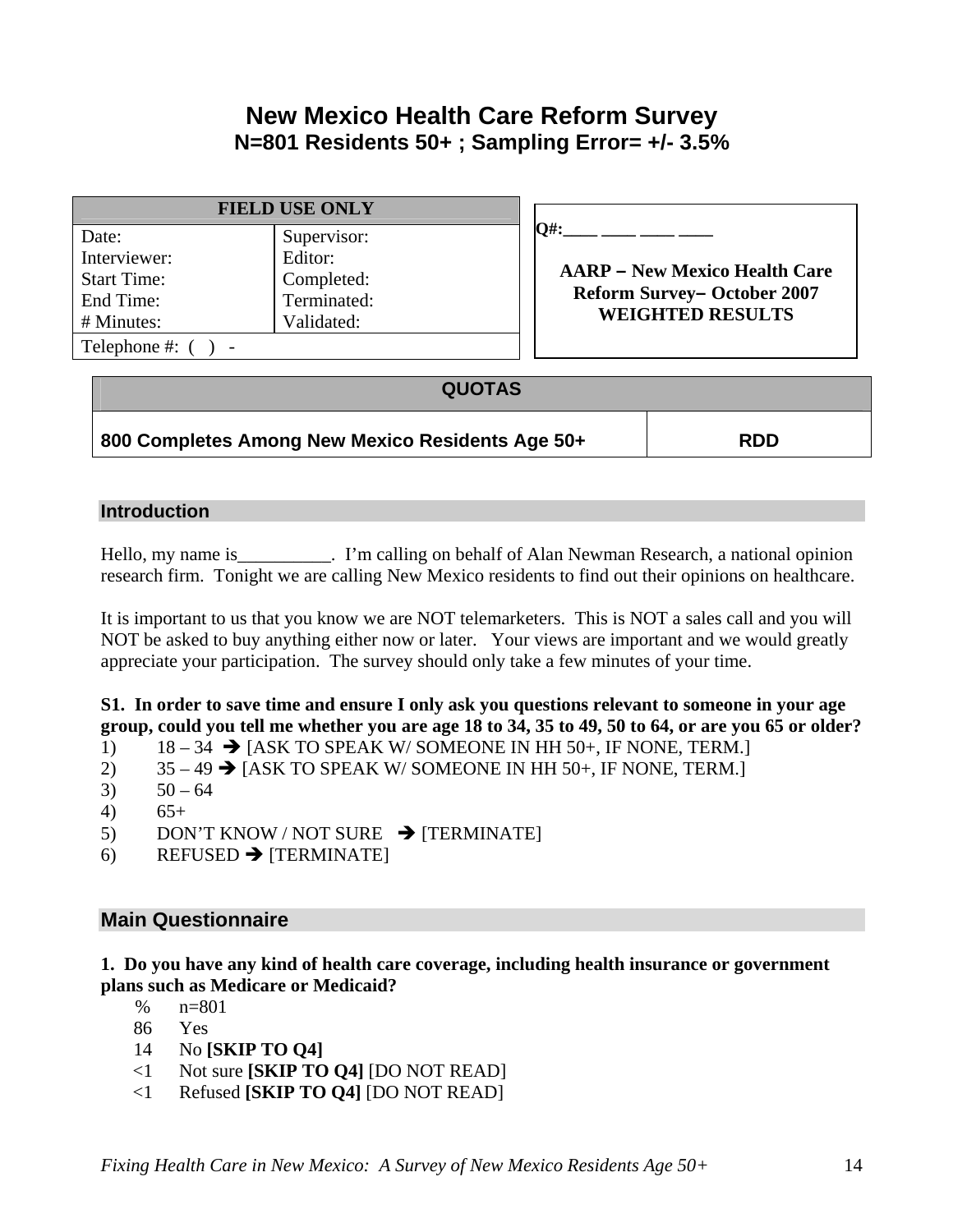#### **2.** [IF Q1=YES] **How are you covered? Are you covered….**

[INTERVIEWER INSERT AND RANDOMIZE EACH ITEM BELOW, READ AND RECORD ANSWER FOR EACH. IF 65+, CONFIRM WHETHER THEY HAVE MEDICARE AND SOME OTHER COVERAGE SUCH AS AN INDIVIDUAL POLICY. IF RESPONDENT GIVES NAME OF INSURER, ASK WHETHER THEY PAY FOR THE POLICY ON THEIR OWN OR IF IT IS PAID FOR BY AN EMPLOYER / PREVIOUS EMPLOYER] n=685

|                                                            | Yes | No   | <b>NOT COVERED</b><br><b>ANY OTHER</b> | <b>Not</b><br>Sure | Refused  |
|------------------------------------------------------------|-----|------|----------------------------------------|--------------------|----------|
|                                                            |     |      | WAY                                    |                    |          |
|                                                            | %   | $\%$ | $\frac{0}{0}$                          | $\%$               | $\%$     |
|                                                            |     | 70   | $\Omega$                               | $\leq$ 1           |          |
|                                                            |     | 77   |                                        | $\Omega$           |          |
| On your own, through an individually purchased insurance   |     |      |                                        |                    |          |
|                                                            |     | 70   |                                        |                    |          |
| Through a previous employer [MAY BE RETIREMENT BENEFIT] 23 |     | 72   |                                        |                    |          |
| Through a spouse's previous employer [MAY BE RETIREMENT]   |     |      |                                        |                    |          |
|                                                            |     | 87   |                                        | $\leq$ 1           |          |
|                                                            |     | 88   | $\leq$ 1                               | $\leq$ 1           |          |
|                                                            |     | 86   | $\leq$ 1                               | $\leq$ 1           | $\leq$ 1 |
|                                                            |     | 54   | $\leq$ 1                               |                    |          |
|                                                            |     | 86   | 4                                      | ${<}1$             |          |

#### **3. How confident are you that you will be able to maintain your present level of health care coverage at an acceptable cost to you over the next five years? Are you….?**

- % n=685
- 25 Extremely confident
- 31 Very confident
- 24 Somewhat confident
- 9 Not very confident
- 8 Not at all confident
- 3 Not sure [DO NOT READ]
- <1 Refused [DO NOT READ]

#### **4. How important do you think it is for the state of New Mexico to reduce the number of residents without health care coverage? Do you think it is….?**

- % n=801
- 35 Extremely important
- 36 Very important
- 12 Somewhat important
- 5 Not very important
- 6 Not at all important
- 6 Not sure [DO NOT READ]
- 1 Refused [DO NOT READ]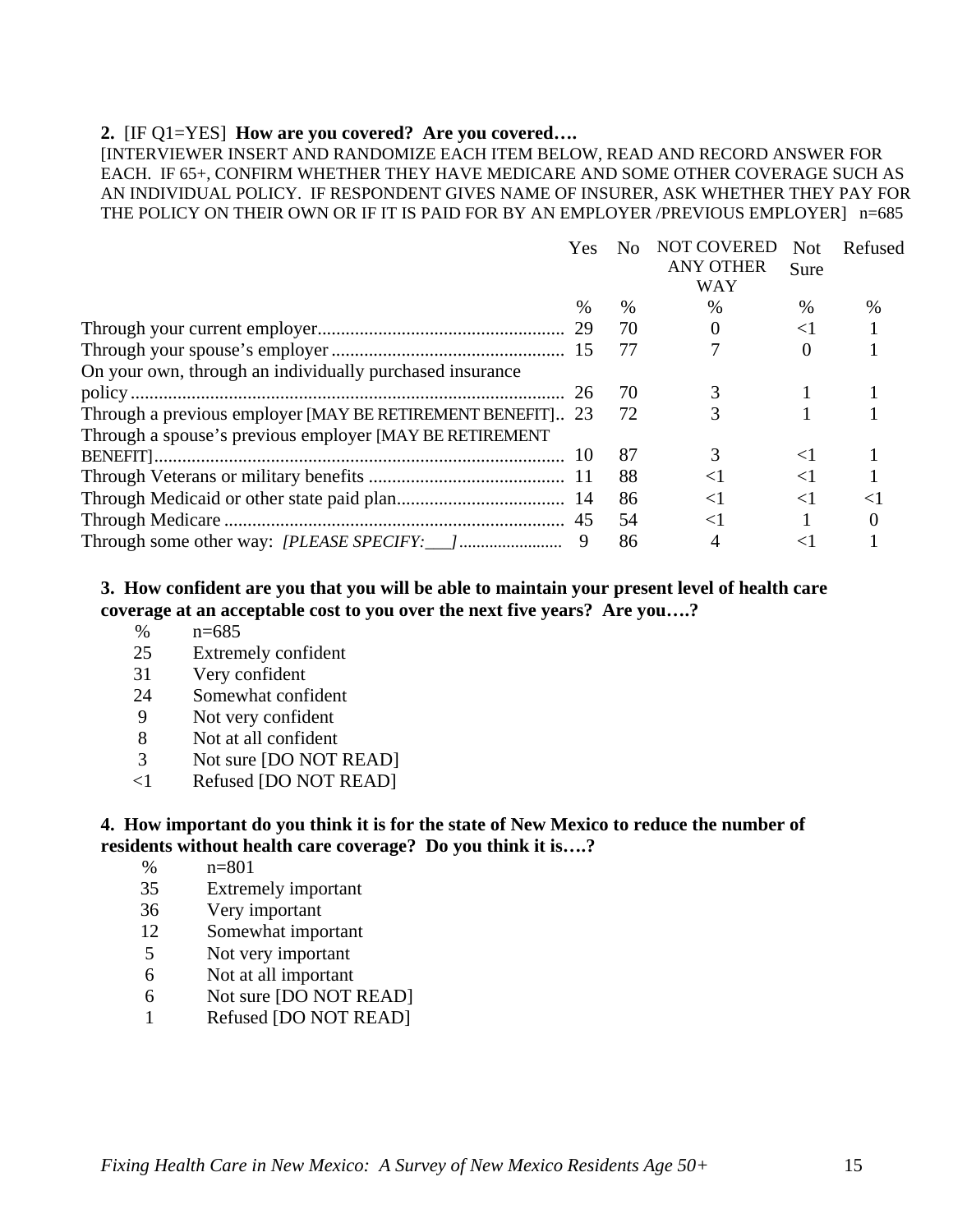## **5. How important do you think it is for the state of New Mexico to make health care coverage more affordable for all residents? Do you think it is….?**

- % n=801
- 48 Extremely important
- 31 Very important
- 9 Somewhat important
- 4 Not very important
- 5 Not at all important<br>2 Not sure IDO NOT l
- Not sure [DO NOT READ]
- 1 Refused [DO NOT READ]

### **6. How important do you think it is that individuals should be allowed to buy health care coverage regardless of their age or health conditions? Do you think it is….?**

- % n=801
- 47 Extremely important
- 39 Very important
- 9 Somewhat important
- 1 Not very important
- 1 Not at all important
- 3 Not sure [DO NOT READ]
- 1 Refused [DO NOT READ]

#### **7. How strongly do you agree or disagree that all New Mexico residents should have access to health care coverage? Do you….?**

- % n=801
- 74 Strongly agree
- 14 Somewhat agree
- 3 Neither agree nor disagree
- 3 Somewhat disagree
- 3 Strongly disagree
- 2 Not sure [DO NOT READ]
- 1 Refused [DO NOT READ]

**8. How strongly do you agree or disagree that each of the following should contribute so that everyone can have access to quality, affordable health care coverage?** [INTERVIEWER INSERT AND RANDOMIZE EACH ITEM BELOW] **Do you….?** n=801

|                       |                   |                   | $\frac{1}{2}$ = $\frac{1}{2}$ = $\frac{1}{2}$ = $\frac{1}{2}$ = $\frac{1}{2}$ $\frac{1}{2}$ = $\frac{1}{2}$ $\frac{1}{2}$ = $\frac{1}{2}$ = $\frac{1}{2}$ = $\frac{1}{2}$ |                      |                      |                      |
|-----------------------|-------------------|-------------------|---------------------------------------------------------------------------------------------------------------------------------------------------------------------------|----------------------|----------------------|----------------------|
|                       | Strongly<br>agree | Somewhat<br>agree | Neither agree<br>nor disagree                                                                                                                                             | Somewhat<br>disagree | Strongly<br>disagree | Not Sure/<br>Refused |
|                       | %                 | $\frac{0}{0}$     | $\%$                                                                                                                                                                      | $\%$                 | $\frac{0}{0}$        | %                    |
|                       | 58                | 23                |                                                                                                                                                                           |                      |                      |                      |
|                       | 51                | 29                | 4                                                                                                                                                                         | 6                    |                      |                      |
| Health care providers |                   |                   |                                                                                                                                                                           |                      |                      |                      |
| such as hospitals     | 47                | 24                | 6                                                                                                                                                                         |                      |                      |                      |
| Government            | 55                | 21                | 4                                                                                                                                                                         |                      | 12                   |                      |
| Insurance companies   | 54                | 21                |                                                                                                                                                                           |                      | Q                    |                      |
|                       | 49                | 29                |                                                                                                                                                                           |                      |                      |                      |
|                       |                   |                   |                                                                                                                                                                           |                      |                      |                      |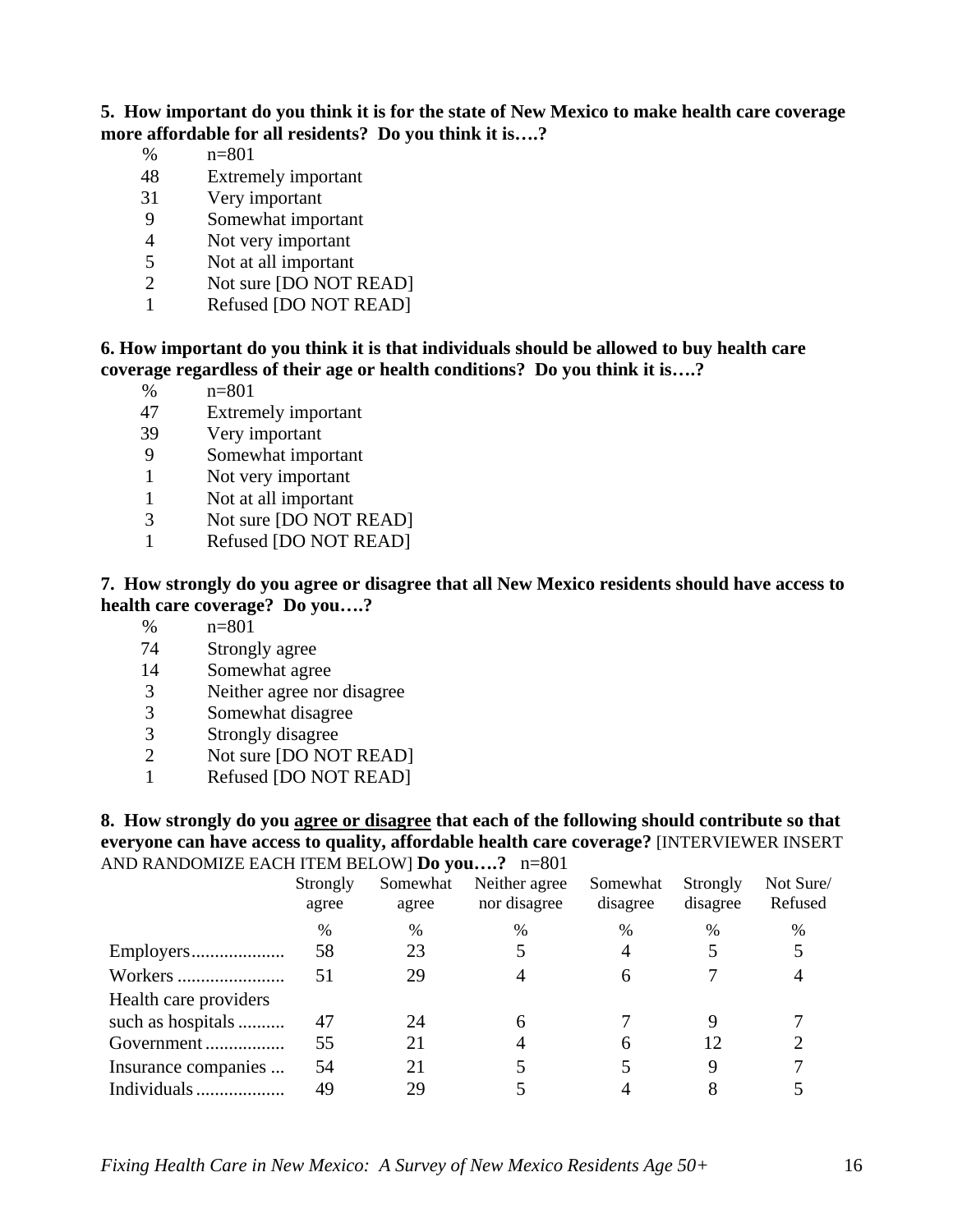#### **9. Please tell me how strongly you support or oppose each of the following things when it comes to reforming New Mexico's health care system. How strongly do you support or oppose** [INTERVIEWER INSERT AND RANDOMIZE EACH ITEM BELOW]? **Do you….?** n=801

| Strongly                                   |      | Somewhat | Neither     | Somewhat | Strongly | Refused |
|--------------------------------------------|------|----------|-------------|----------|----------|---------|
| support                                    |      | support  | support nor | oppose   | oppose   |         |
|                                            |      |          | oppose      |          |          |         |
|                                            | $\%$ | %        | %           | $\%$     | $\%$     | %       |
|                                            |      | 20       | 19          | 18       | 22       | 8       |
| b. Expanding coverage to low-income        |      |          |             |          |          |         |
| individuals $\&$ increasing access to      |      |          |             |          |          |         |
|                                            | 51   | 24       | 8           |          |          |         |
| c. Establishing a commission that would    |      |          |             |          |          |         |
| combine all state healthcare programs      |      |          |             |          |          |         |
| such as Medicaid into one program,         |      |          |             |          |          |         |
| reduce expenses, expand access to          |      |          |             |          |          |         |
| healthcare coverage for all state          |      |          |             |          |          |         |
| residents, and allow people to buy         |      |          |             |          |          |         |
| insurance through the commission.  38      |      | 23       | 12          |          | 13       |         |
| d. Creating a state run health care system |      |          |             |          |          |         |
| that requires residents to give up their   |      |          |             |          |          |         |
| current health plan and enroll in the      |      |          |             |          |          |         |
| new state government plan but would        |      |          |             |          |          |         |
| not affect those on Medicare               | 14   | 12       | 13          | 13       | 42       | 6       |

**9e. Is there any other thing you support or oppose when it comes to reforming New Mexico's health care system?** 

- % n=801
- 37 Yes
- 56 No
- 7 Not sure [DO NOT READ]
- <1 Refused [DO NOT READ]

**9ea. Please tell me how strongly you support or oppose each of the following things when it comes to reforming New Mexico's health care system. How strongly do you support or oppose** *Some other way (Specify)?* **Do you….?** 

- % N=295
- 85 Strongly support
- 5 Somewhat support
- 1 Neither support nor oppose
- <1 Somewhat oppose
- 6 Strongly oppose
- Not sure [DO NOT READ]
- 3 Refused [DO NOT READ]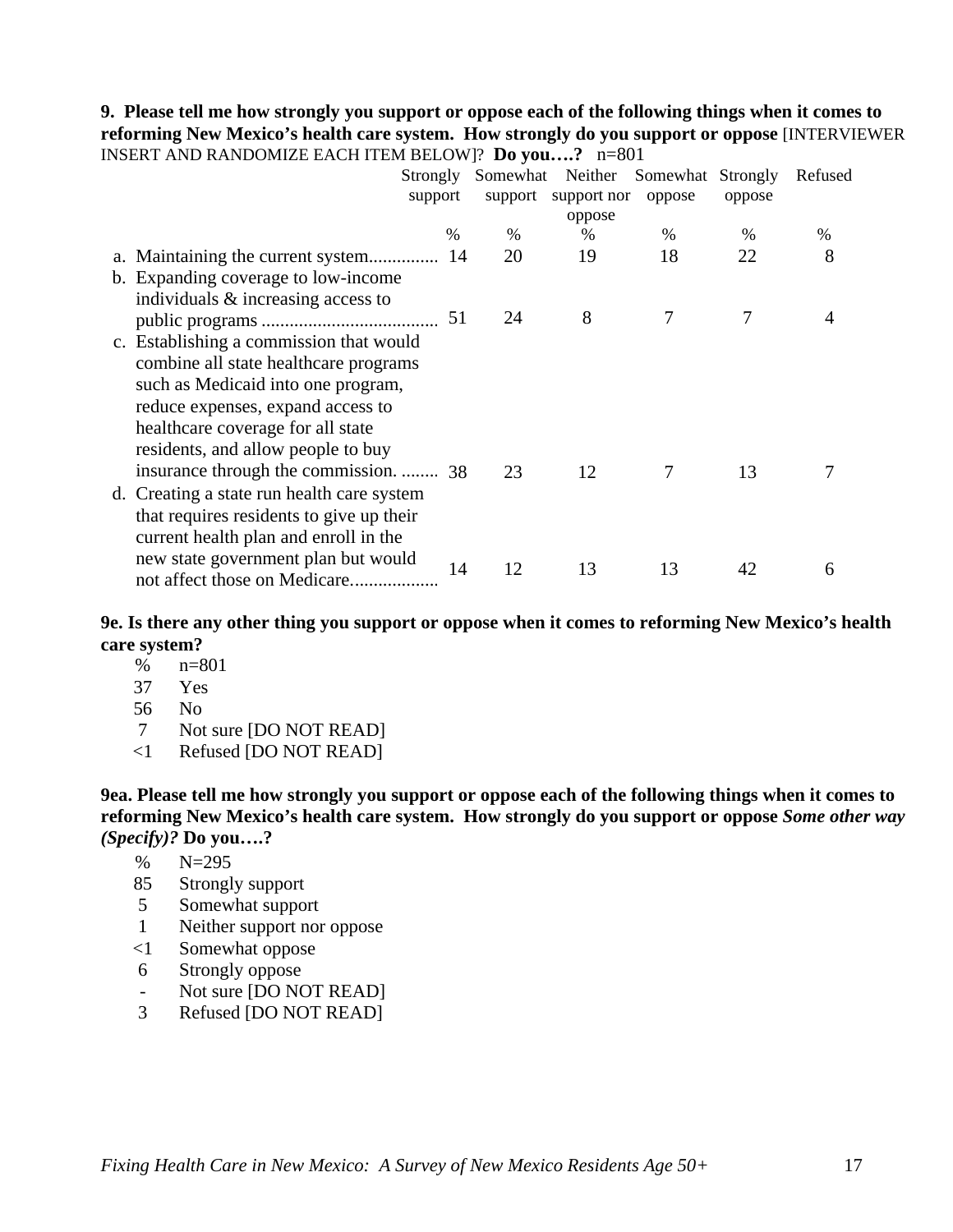#### **10. I'm going to read to you a list of issues that people sometimes worry about. Please tell me how worried you are about each of the following. How worried are you about** [INTERVIEWER INSERT AND RANDOMIZE EACH ITEM BELOW]? **Are you extremely worried, very worried, somewhat worried, not very worried, or not at all worried?** n=801

|                                        | Extreme<br>Worry | Very<br>Worried | Some-<br>what<br>Worried | <b>Not</b><br>Very<br>Worried | Not at<br>All<br>Worried | Not Sure/<br>Refused |
|----------------------------------------|------------------|-----------------|--------------------------|-------------------------------|--------------------------|----------------------|
|                                        | $\%$             | $\%$            | %                        | $\frac{0}{0}$                 | $\%$                     | %                    |
| Having to pay more for your health     |                  |                 |                          |                               |                          |                      |
|                                        | 23               | 18              | 32                       | 11                            | 15                       | 1                    |
| Not being able to afford the health    |                  |                 |                          |                               |                          |                      |
| care services you think you need       | 20               | 13              | 26                       | 17                            | 24                       | 1                    |
| Not being able to afford the           |                  |                 |                          |                               |                          |                      |
| prescription drugs you need            | 18               | 12              | 22                       | 18                            | 29                       | 1                    |
| The quality of health care services    |                  |                 |                          |                               |                          |                      |
|                                        | 17               | 16              | 27                       | 15                            | 22                       | 3                    |
| Finding a health care provider that is |                  |                 |                          |                               |                          |                      |
| conveniently located to you            | 9                | 10              | 23                       | 21                            | 35                       | $\overline{2}$       |
| Finding a health care provider that    |                  |                 |                          |                               |                          |                      |
|                                        | 10               | 12              | 22                       | 20                            | 33                       | 3                    |
| Not being able to pay for the costs    |                  |                 |                          |                               |                          |                      |
| associated with a major illness or     |                  |                 |                          |                               |                          |                      |
|                                        | 23               | 15              | 25                       | 14                            | 23                       | 1                    |
| Losing your health care insurance or   |                  |                 |                          |                               |                          |                      |
|                                        | 18               | 11              | 20                       | 19                            | 31                       | $\overline{2}$       |
| Declaring bankruptcy because           |                  |                 |                          |                               |                          |                      |
|                                        | 13               | 8               | 19                       | 19                            | 40                       | 3                    |

**11. I'm going to read to you a list of FIVE health care issues. Please tell me which issue you think the Governor and State Legislature should work on in 2007-2008. You may choose only one issue.** [INTERVIEWER READ ITEMS A-E NUMBERING AS YOU READ 1-5 AND ACCEPT ONLY ONE ANSWER. RANDOMIZE]

- % n=801
- 23 Expanding coverage for the uninsured
- 16 Improving health care quality and reducing medical errors
- 13 Improving access to health care services and providers
- 14 Limiting the costs of prescription drugs
- 26 Ensuring affordable health care coverage
- 3 None of these
- 4 Not sure **[VOLUNTEERED]** [DO NOT READ]
- 1 Refused **[VOLUNTEERED]** [DO NOT READ]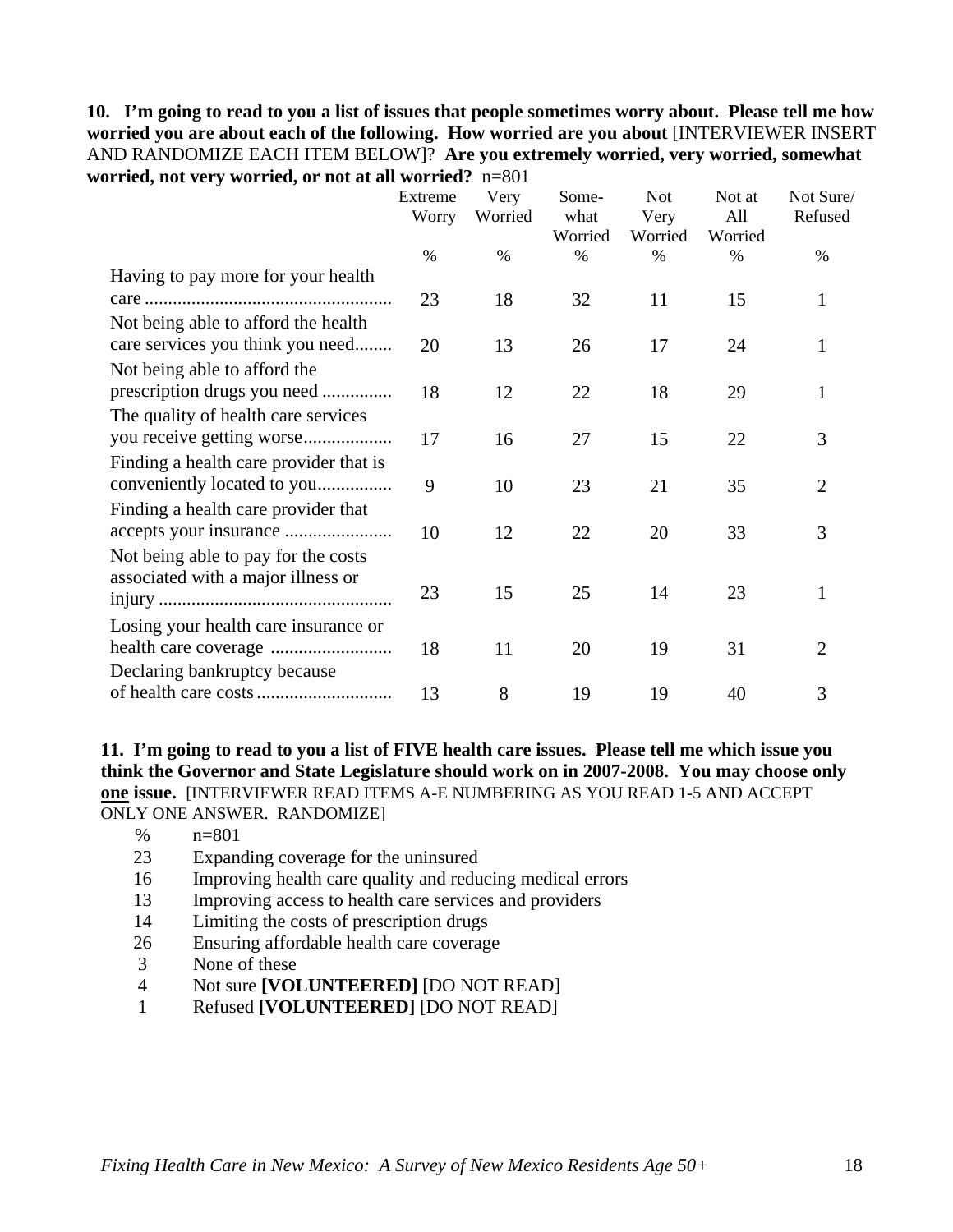**12. If a candidate for state public office supports the development of a health care system that gives the same health care coverage to all New Mexico residents, would you be more likely to vote for that candidate, less likely to vote for him or her, or would it not make a difference in your voting?** 

- % n=801
- 45 More likely
- 16 Less likely
- 28 Make no difference
- 10 Not sure [DO NOT READ]
- 1 Refused [DO NOT READ]

#### **Demographics**

**The following questions are for statistical classification purposes only and will be kept entirely confidential.** 

**D1**. RECORD RESPONDENT'S GENDER. **To ensure it is recorded accurately, could you please state your gender?** 

- % n=801
- 46 Male
- 54 Female

#### **D2. How would you describe your health?**

- % n=801
- 16 Excellent
- 32 Very good
- 28 Good
- 16 Fair
- 6 Poor
- <1 Not sure [DO NOT READ]
- 1 Refused [DO NOT READ]

#### D3. What is your age as of your last birthday? [IN YEARS]

- % n=801
- 54 50-64
- $43$   $65+$

## **D4. What is your current marital status? Are you…**.[READ OPTIONS]

- % n=801
- 58 Married
- 4 Not married, living with your partner or significant other
- 2 Separated
- 12 Divorced
- 16 Widowed
- 7 Or are you currently single and never married
- <1 Not sure [DO NOT READ]
- 1 Refused [DO NOT READ]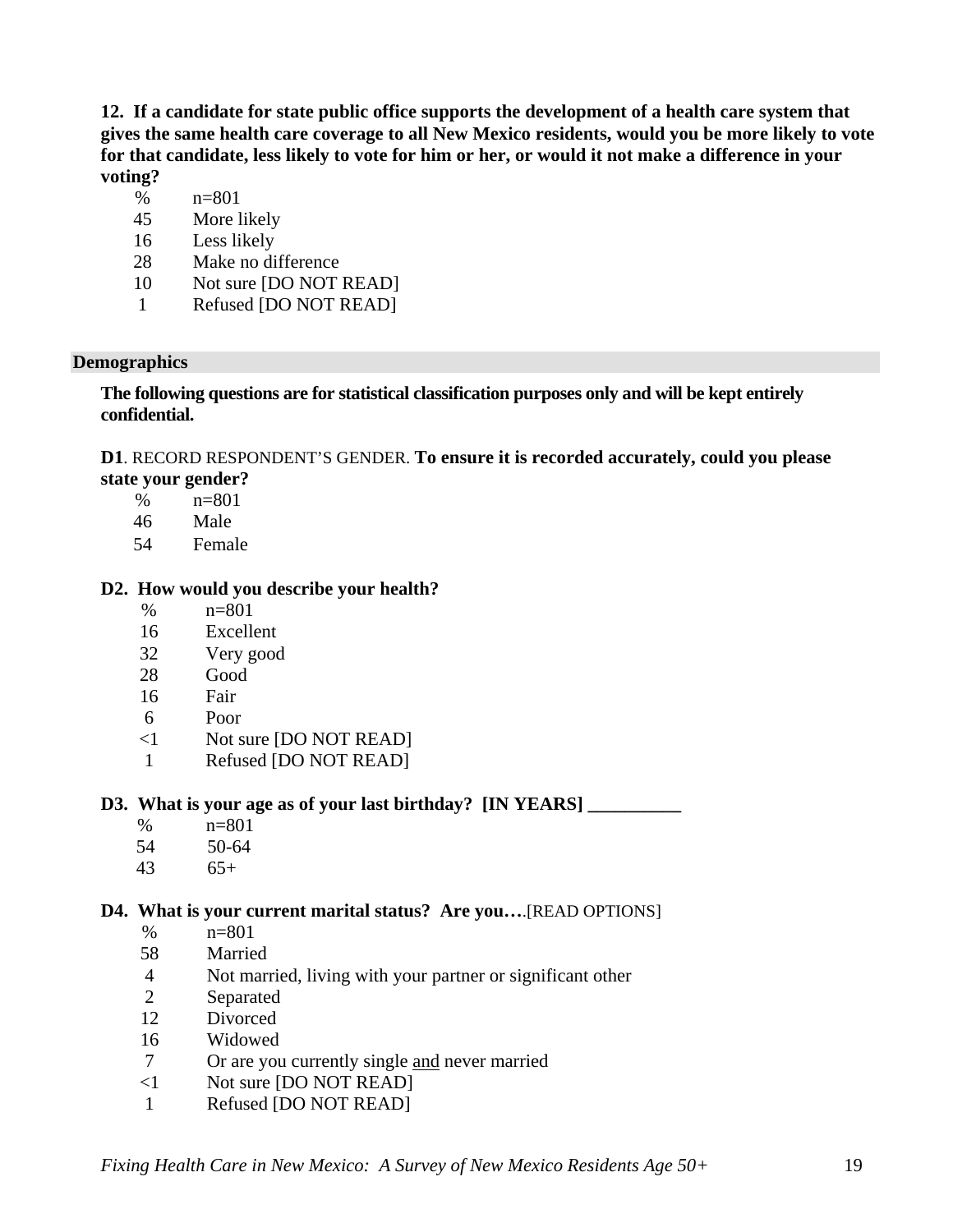**D5.** [IF D4 = 1 ASK: **"Are you or your spouse currently a member of A-A-R-P?"** IF D4 = 2 ASK: **"Are you or your partner currently a member of A-A-R-P?"** OTHERWISE ASK: **"Are** *you* **currently a member of A-A-R-P?"]** 

- % n=801
- 61 Yes
- 38 No
- <1 Not sure [DO NOT READ]
- 1 Refused [DO NOT READ]

## **D6. Do you own or rent your residence?**

- % n=801
- 85 Own
- 12 Rent
- 1 Not sure [DO NOT READ]
- 2 Refused [DO NOT READ]

## **D7. What is the highest level of education that you completed?** [READ OPTIONS]

- % n=801
- 6 0 to  $12<sup>th</sup>$  grade, but with no diploma
- 24 High school graduate or equivalent
- 13 Post high school education, but with no degree
- 13 2 year degree
- 15 4 year degree
- 7 Post graduate study, but with no degree
- 20 Graduate or professional degree
- <1 Not sure [DO NOT READ]
- 2 Refused [DO NOT READ]

## **D8. Which of the following best describes your current employment status?** [READ OPTIONS]

- % n=801
- 8 Self-employed full-time
- 4 Self-employed part-time
- 28 Employed full-time
- 7 Employed part-time
- 44 Retired and not working at all
- 2 Unemployed and looking for work
- 6 Or are you not in the labor force for other reasons
- <1 Not sure [DO NOT READ]
- 2 Refused [DO NOT READ]

## **D9. Are you of Hispanic, Spanish, or Latino origin or descent?**

- % n=801
- 25 Yes
- 71 No
- 1 Not sure [DO NOT READ]
- 4 Refused [DO NOT READ]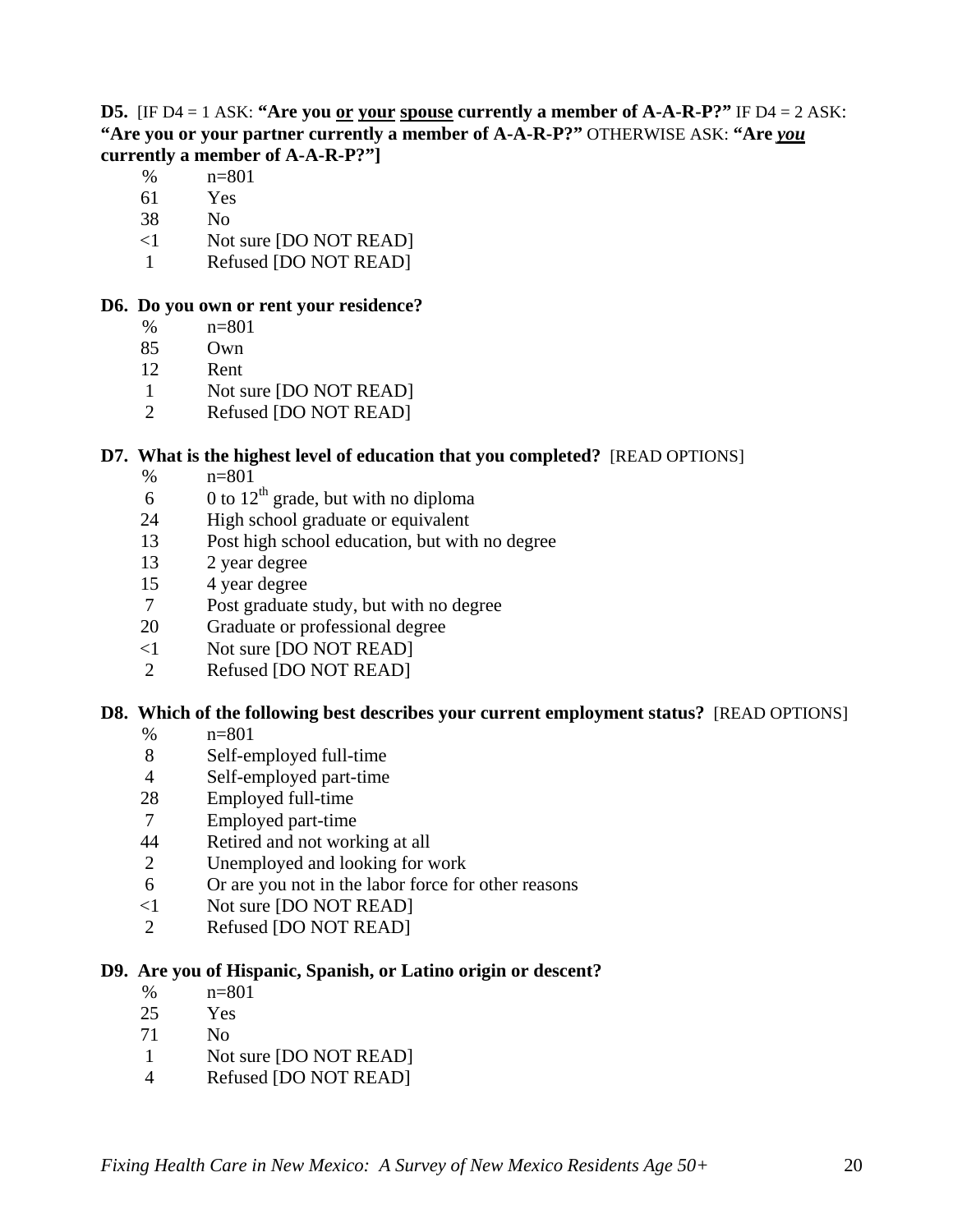#### **D10. What is your race?** [READ OPTIONS]

- % n=801
- 73 White or Caucasian
- 2 Black or African American
- 3 Native American or Alaskan Native
- 1 Asian
- <1 Native Hawaiian or other Pacific Islander
- 15 Or are you some other race? [Please Specify: \_\_\_\_\_\_\_]
- 2 Not sure [DO NOT READ]
- 5 Refused [DO NOT READ]

**D11. Thinking about your state elections for New Mexico Governor and Legislators in the last ten years, which of the following best describes your voting behavior? Would you say you vote always, most of the time, about half of the time, seldom, or would you say you never vote?** 

- % n=801
- 58 Always
- 25 Most of the time
- 5 About half of the time<br>3 Seldom
- 3 Seldom
- 6 Never
- 1 Not sure [DO NOT READ]
- 2 Refused [DO NOT READ]

**D12.** What is your 5-digit zip code? \_\_\_ \_\_ \_\_ \_\_ \_\_

**D13. In general, how often do you go online to access the Internet or World Wide Web or to send and receive email? Would you say several times a day, about once a day, 3-5 days a week, 1-2 days a week, once every few weeks, less often than every few weeks, or do you never go online to use the Internet or check email?** 

- $% \qquad n=801$
- 27 Several times a day
- 16 About once a day
- 9 3-5 days a week
- 7 1-2 days a week
- 3 Once every few weeks
- 2 Once a month or less
- 34 Or do you never go online to use the Internet or World Wide Web?
- 1 Not sure [DO NOT READ]
- 2 Refused [DO NOT READ]

#### **D14. Do you consider yourself to be a Democrat, a Republican, an Independent, or something else?**

- % n=801
- 43 Democrat
- 24 Republican
- 18 Independent
- 9 Other
- 2 Not sure [DO NOT READ]
- 5 Refused [DO NOT READ]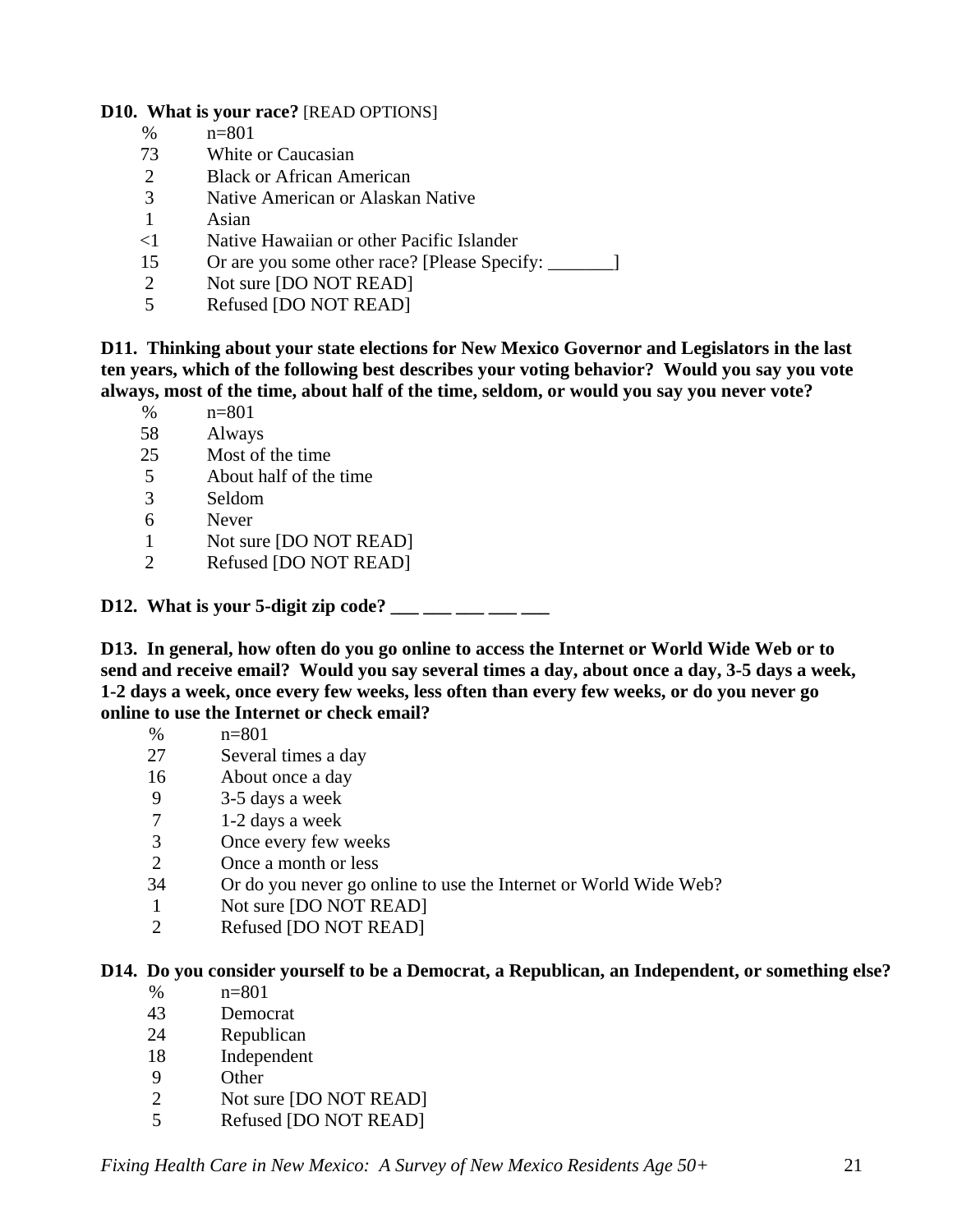## **D15. How would you characterize your political views?** [READ OPTIONS]

- % n=801
- 36 Conservative
- 26 Moderate
- 16 Liberal
- 14 None of the above
- 4 Not sure [DO NOT READ]
- 3 Refused [DO NOT READ]

**D16. Are you employed by or retired from….** [READ AND RECORD ANSWER FOR EACH] [CREATE COLUMN THAT INDICATES EITHER DOES OR DOES NOT WORK IN HEALTH CARE INDUSTRY BASED ON THIS QUESTION] n=801

|                                               | Yes. | - No          | Refused |  |
|-----------------------------------------------|------|---------------|---------|--|
|                                               | $\%$ | $\frac{0}{0}$ | $\%$    |  |
|                                               |      | 92            |         |  |
| A health care provider such as a hospital,    | 10   |               |         |  |
| Some other aspect of the health care industry |      |               |         |  |

**D17. We realize income is a private matter and so rather than ask you anything specific about your income, I'd like to ask you to please stop me when I get to the category that includes your household's income before taxes in 2006. Was it…**.[READ OPTIONS]

- % n=801
- 6 Less than \$10,000
- 10 \$10,000 but less than \$20,000
- 14 \$20,000 but less than \$35,000
- 14 \$35,000 but less than \$50,000
- 9 \$50,000 but less than \$60,000
- 8 \$60,000 but less than \$75,000
- 10 \$75,000 but less than \$100,000
- 11 \$100,000 or more
- 3 Not sure [DO NOT READ]
- 17 Refused [DO NOT READ]

**That was our last question for tonight. Thank you very much for taking the time to help us out. Have a great day/night!**